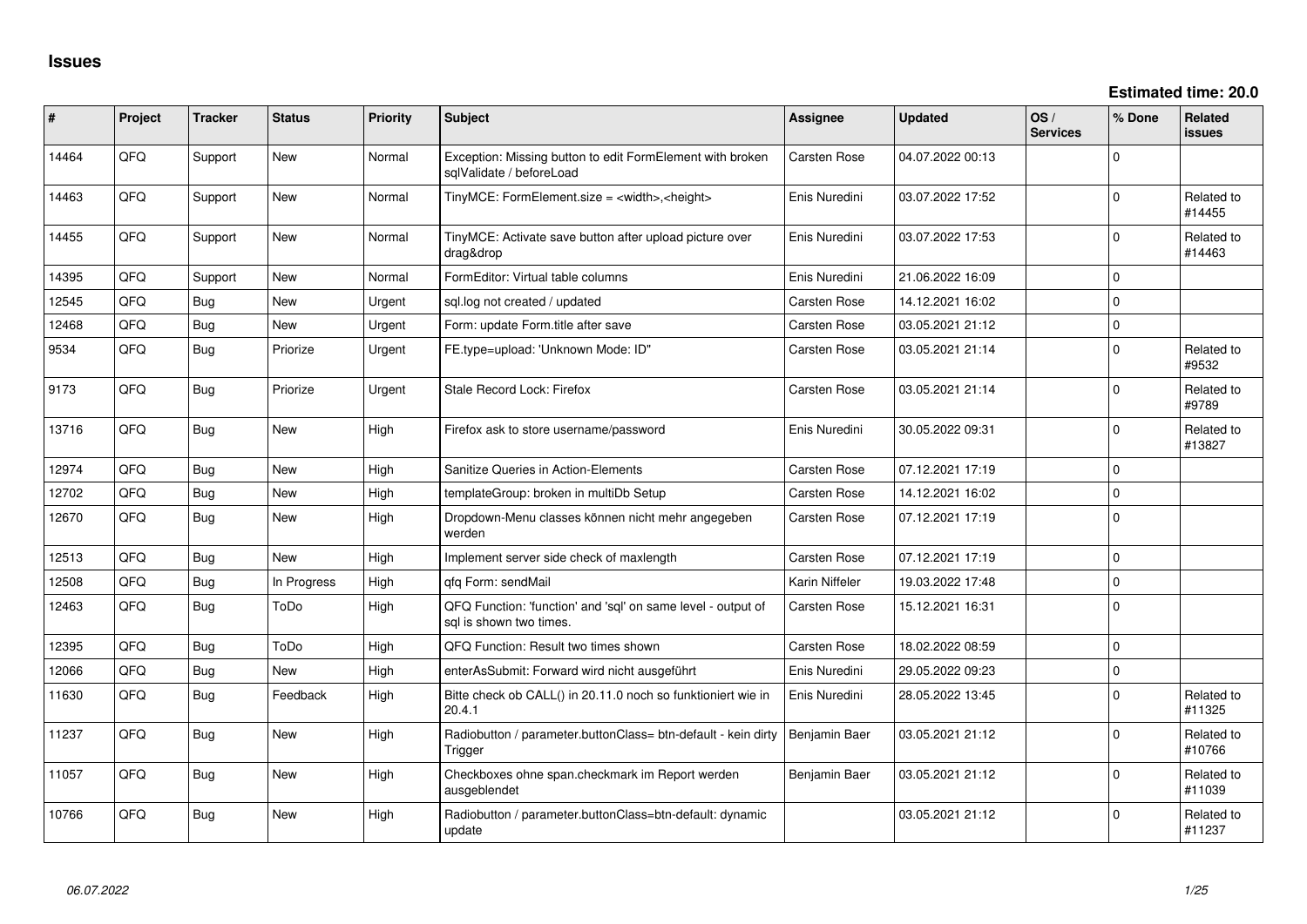| #     | Project | <b>Tracker</b> | <b>Status</b>     | <b>Priority</b> | <b>Subject</b>                                                                   | <b>Assignee</b>     | <b>Updated</b>   | OS/<br><b>Services</b> | % Done      | <b>Related</b><br><b>issues</b>                                      |
|-------|---------|----------------|-------------------|-----------------|----------------------------------------------------------------------------------|---------------------|------------------|------------------------|-------------|----------------------------------------------------------------------|
| 10640 | QFQ     | Bug            | <b>New</b>        | High            | TypeAhead Tag: FE editierbar trotz readOnly                                      | Carsten Rose        | 03.05.2021 21:12 |                        | $\mathbf 0$ | Related to<br>#7795                                                  |
| 10508 | QFQ     | Bug            | <b>New</b>        | High            | Multi Form broken on Multi DB Instance                                           | <b>Carsten Rose</b> | 03.05.2021 21:12 |                        | $\mathbf 0$ |                                                                      |
| 10506 | QFQ     | Bug            | <b>New</b>        | High            | Template Group broken on MultiDB instance                                        | Carsten Rose        | 03.05.2021 21:12 |                        | $\mathbf 0$ | Related to<br>#10505                                                 |
| 10081 | QFQ     | Bug            | <b>New</b>        | High            | Stale record lock after 'forbidden' character                                    | Carsten Rose        | 03.05.2021 21:12 |                        | $\mathbf 0$ | Related to<br>#10082,<br>Related to<br>#9789                         |
| 9789  | QFQ     | Bug            | In Progress       | High            | Record Lock: release to early on 'leave page'                                    | Carsten Rose        | 10.01.2022 09:25 |                        | 100         | Related to<br>#10081,<br>Related to<br>#9173,<br>Related to<br>#8702 |
| 9531  | QFQ     | <b>Bug</b>     | <b>New</b>        | High            | FE File: Dynamic Update / modeSql / required detected even<br>it not set         | <b>Carsten Rose</b> | 11.06.2021 20:32 |                        | $\Omega$    | Related to<br>#12398                                                 |
| 9347  | QFQ     | Bug            | <b>New</b>        | High            | FE.type=upload with dynamic show/hidden: required not<br>detected                | Carsten Rose        | 12.06.2021 10:40 |                        | $\mathbf 0$ | Related to<br>#5305,<br>Related to<br>#12398                         |
| 9121  | QFQ     | <b>Bug</b>     | Priorize          | High            | sip links have r and __dbIndexData set                                           | Carsten Rose        | 12.06.2021 10:41 |                        | $\mathbf 0$ |                                                                      |
| 8891  | QFQ     | <b>Bug</b>     | New               | High            | formSubmitLog: do not log passwords                                              | Enis Nuredini       | 25.03.2022 09:06 |                        | $\mathbf 0$ |                                                                      |
| 8668  | QFQ     | Bug            | <b>New</b>        | High            | Pill disabled: dyamic mode 'hidden' not respected - FE is still<br>required      | <b>Carsten Rose</b> | 03.05.2021 21:14 |                        | $\mathbf 0$ |                                                                      |
| 8431  | QFQ     | <b>Bug</b>     | <b>New</b>        | High            | autocron.php with wrong path                                                     | <b>Carsten Rose</b> | 03.05.2021 21:14 |                        | $\mathbf 0$ |                                                                      |
| 8083  | QFQ     | Bug            | <b>New</b>        | High            | FormEditor: primary table list does not respect<br>'indexDb={{indexData:Y}}'     | Carsten Rose        | 03.05.2021 21:14 |                        | $\Omega$    | Has<br>duplicate<br>#6678                                            |
| 7899  | QFQ     | Bug            | <b>New</b>        | High            | Fe.type=password / retype / required: always complain about<br>missing value     | Carsten Rose        | 03.05.2021 21:14 |                        | $\Omega$    |                                                                      |
| 7650  | QFQ     | <b>Bug</b>     | <b>New</b>        | High            | Optional do not show 'required' sign on FormElement                              | Carsten Rose        | 03.05.2021 21:14 |                        | $\mathbf 0$ |                                                                      |
| 6116  | QFQ     | <b>Bug</b>     | Priorize          | High            | value of checkbox not saved                                                      | <b>Carsten Rose</b> | 07.12.2021 17:19 |                        | $\mathbf 0$ |                                                                      |
| 5459  | QFQ     | Bug            | <b>New</b>        | High            | Multi DB: spread system tables between 'QFQ' and<br>'Data'-DB                    | Carsten Rose        | 03.05.2021 21:14 |                        | $\Omega$    | Related to<br>#4720                                                  |
| 5221  | QFQ     | Bug            | <b>New</b>        | High            | Download Dialog: Bleibt stehen in FF wenn Datei<br>automatisch gespeichert wird. | <b>Carsten Rose</b> | 03.05.2021 21:14 |                        | $\mathbf 0$ |                                                                      |
| 4279  | QFQ     | <b>Bug</b>     | Some day<br>maybe | High            | config.linkVars lost                                                             | <b>Carsten Rose</b> | 03.05.2021 21:14 |                        | $\mathbf 0$ |                                                                      |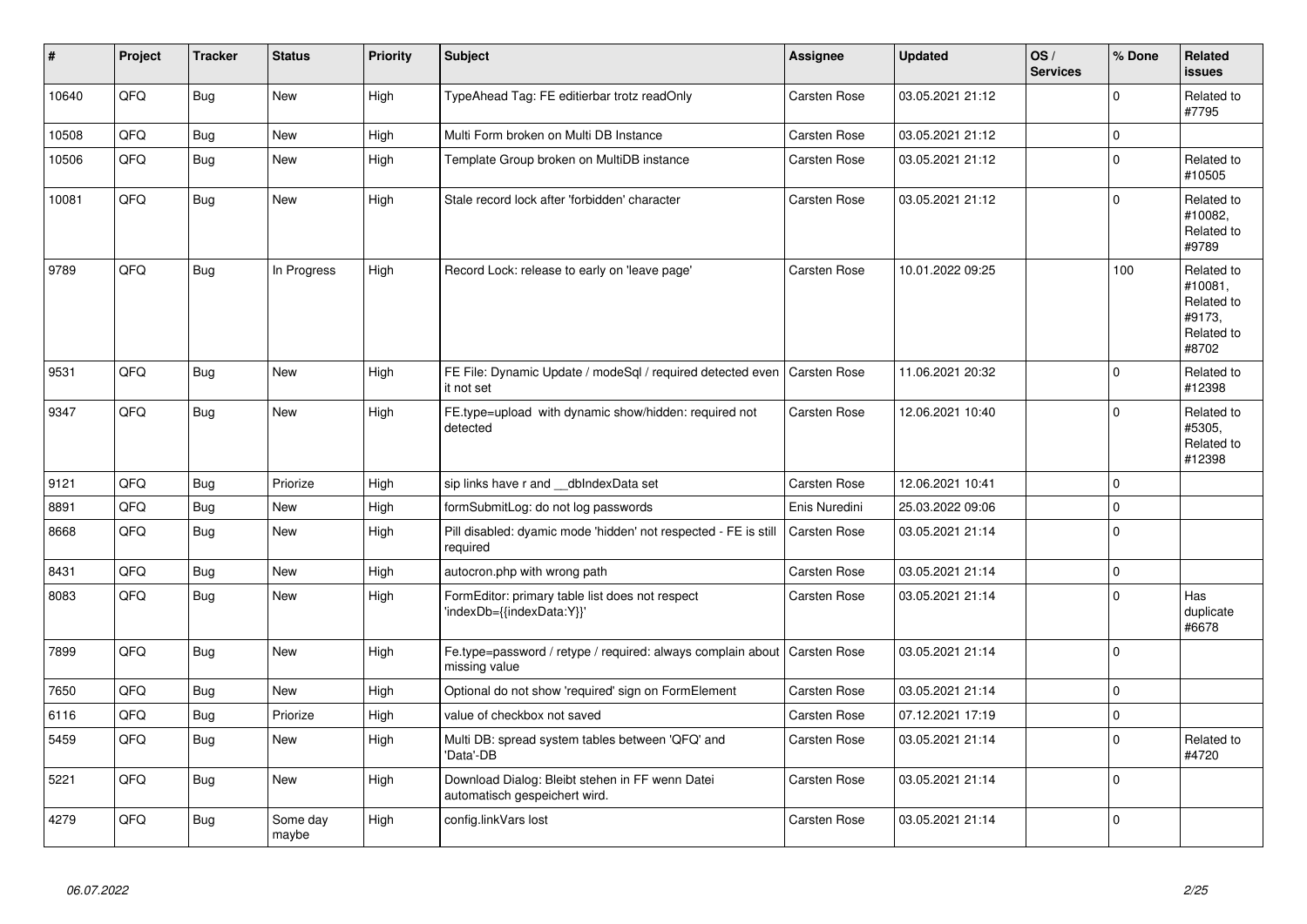| #     | Project | <b>Tracker</b> | <b>Status</b>     | <b>Priority</b> | <b>Subject</b>                                                                                         | Assignee            | <b>Updated</b>   | OS/<br><b>Services</b> | % Done      | <b>Related</b><br><b>issues</b>              |
|-------|---------|----------------|-------------------|-----------------|--------------------------------------------------------------------------------------------------------|---------------------|------------------|------------------------|-------------|----------------------------------------------|
| 3570  | QFQ     | <b>Bug</b>     | Some day<br>maybe | High            | Formular mit prmitnew permitEdit=Always wird nicht<br>aufgerufen (ist leer)                            | Carsten Rose        | 03.05.2021 21:14 |                        | $\Omega$    |                                              |
| 3109  | QFQ     | <b>Bug</b>     | Some day<br>maybe | High            | RealUrl: Links werden nicht korrekt gerendert                                                          | Carsten Rose        | 03.05.2021 21:14 |                        | $\mathbf 0$ |                                              |
| 3061  | QFQ     | Bug            | Some day<br>maybe | High            | winstitute: mysql connection durcheinander - nmhp17<br>(ag7)/QFQ arbeitet mit DB/Tabellen von biostat. | Carsten Rose        | 03.05.2021 21:14 |                        | $\mathbf 0$ |                                              |
| 14377 | QFQ     | <b>Bug</b>     | <b>New</b>        | Normal          | Documentation > General Tips: white page after migration                                               | Enis Nuredini       | 19.06.2022 16:37 |                        | $\mathbf 0$ |                                              |
| 14323 | QFQ     | <b>Bug</b>     | In Progress       | Normal          | Report: render=both single - no impact                                                                 | Carsten Rose        | 19.06.2022 18:31 |                        | $\mathbf 0$ |                                              |
| 14322 | QFQ     | <b>Bug</b>     | New               | Normal          | Form Load: by default no scroll (save & close should be<br>visible)                                    | Enis Nuredini       | 15.06.2022 14:12 |                        | $\mathbf 0$ | Related to<br>#14321,<br>Related to<br>#6232 |
| 14305 | QFQ     | Bug            | <b>New</b>        | Normal          | Inline Report editing does not create history entries                                                  | Carsten Rose        | 10.06.2022 11:55 |                        | $\mathbf 0$ |                                              |
| 14304 | QFQ     | <b>Bug</b>     | <b>New</b>        | Normal          | table sorter view safer does not work                                                                  | Carsten Rose        | 10.06.2022 11:49 |                        | $\mathbf 0$ |                                              |
| 14283 | QFQ     | <b>Bug</b>     | Priorize          | Normal          | HEIC / HEIF convert doesn't trigger                                                                    | <b>Carsten Rose</b> | 19.06.2022 16:37 |                        | $\mathbf 0$ |                                              |
| 14233 | QFQ     | <b>Bug</b>     | <b>New</b>        | Normal          | AS _link: question - HTML is not rendered                                                              | Carsten Rose        | 28.05.2022 11:02 |                        | $\mathbf 0$ |                                              |
| 14175 | QFQ     | <b>Bug</b>     | In Progress       | Normal          | Opening a form with no QFQ Session cookie fails                                                        | <b>Carsten Rose</b> | 03.06.2022 10:40 |                        | $\mathbf 0$ |                                              |
| 14091 | QFQ     | <b>Bug</b>     | <b>New</b>        | Normal          | inconsistent template path for twig                                                                    | Carsten Rose        | 19.04.2022 18:36 |                        | $\mathbf 0$ |                                              |
| 14077 | QFQ     | Bug            | New               | Normal          | As _link: Attribute 'class' missing by r:1 and r:3 - but should<br>set                                 | <b>Carsten Rose</b> | 28.05.2022 11:02 |                        | $\mathbf 0$ | Related to<br>#5342,<br>Related to<br>#4343  |
| 13943 | QFQ     | <b>Bug</b>     | Priorize          | Normal          | unable to find formgroup                                                                               | Enis Nuredini       | 28.05.2022 11:03 |                        | $\mathbf 0$ |                                              |
| 13899 | QFQ     | <b>Bug</b>     | ToDo              | Normal          | Selenium: zum laufen bringen                                                                           | Enis Nuredini       | 25.03.2022 10:24 |                        | $\mathbf 0$ |                                              |
| 13767 | QFQ     | <b>Bug</b>     | Feedback          | Normal          | date/time-picker: required shows up/down button orange                                                 | Enis Nuredini       | 16.05.2022 23:16 |                        | $\mathbf 0$ |                                              |
| 13706 | QFQ     | <b>Bug</b>     | <b>New</b>        | Normal          | Wrong CheckType in FieldElement LastStatus of Form Cron                                                | <b>Carsten Rose</b> | 21.01.2022 18:20 |                        | $\mathbf 0$ |                                              |
| 13659 | QFQ     | <b>Bug</b>     | <b>New</b>        | Normal          | wrong sanitize class applied to R-store                                                                | Carsten Rose        | 15.01.2022 14:23 |                        | $\mathbf 0$ |                                              |
| 13647 | QFQ     | Bug            | New               | Normal          | Autofocus funktioniert nicht auf Chrome                                                                | Benjamin Baer       | 19.03.2022 17:44 |                        | 0           |                                              |
| 13592 | QFQ     | Bug            | <b>New</b>        | Normal          | QFQ Build Queue: das vergeben von Tags klappt nicht. Es<br>werden keine Releases gebaut.               | Carsten Rose        | 19.03.2022 17:45 |                        | $\Omega$    |                                              |
| 13528 | QFQ     | Bug            | New               | Normal          | qfq.io > releases: es wird kein neues Release angelegt                                                 | Benjamin Baer       | 19.03.2022 17:46 |                        | $\Omega$    |                                              |
| 13460 | QFQ     | Bug            | New               | Normal          | Doc: Password set/reset  password should not processed<br>with 'html encode'                           | <b>Carsten Rose</b> | 19.03.2022 17:46 |                        | $\mathbf 0$ |                                              |
| 13451 | QFQ     | Bug            | <b>New</b>        | Normal          | Character Counter / Max Character: Problem in Safari                                                   | Carsten Rose        | 15.04.2022 17:18 |                        | $\mathbf 0$ |                                              |
| 13332 | QFQ     | <b>Bug</b>     | New               | Normal          | Multi Form: Required Felder werden visuell nicht markiert.                                             | Carsten Rose        | 19.03.2022 17:47 |                        | $\mathbf 0$ |                                              |
| 13331 | QFQ     | Bug            | New               | Normal          | Multi Form: Clear Icon misplaced                                                                       | Carsten Rose        | 19.03.2022 17:47 |                        | $\mathbf 0$ |                                              |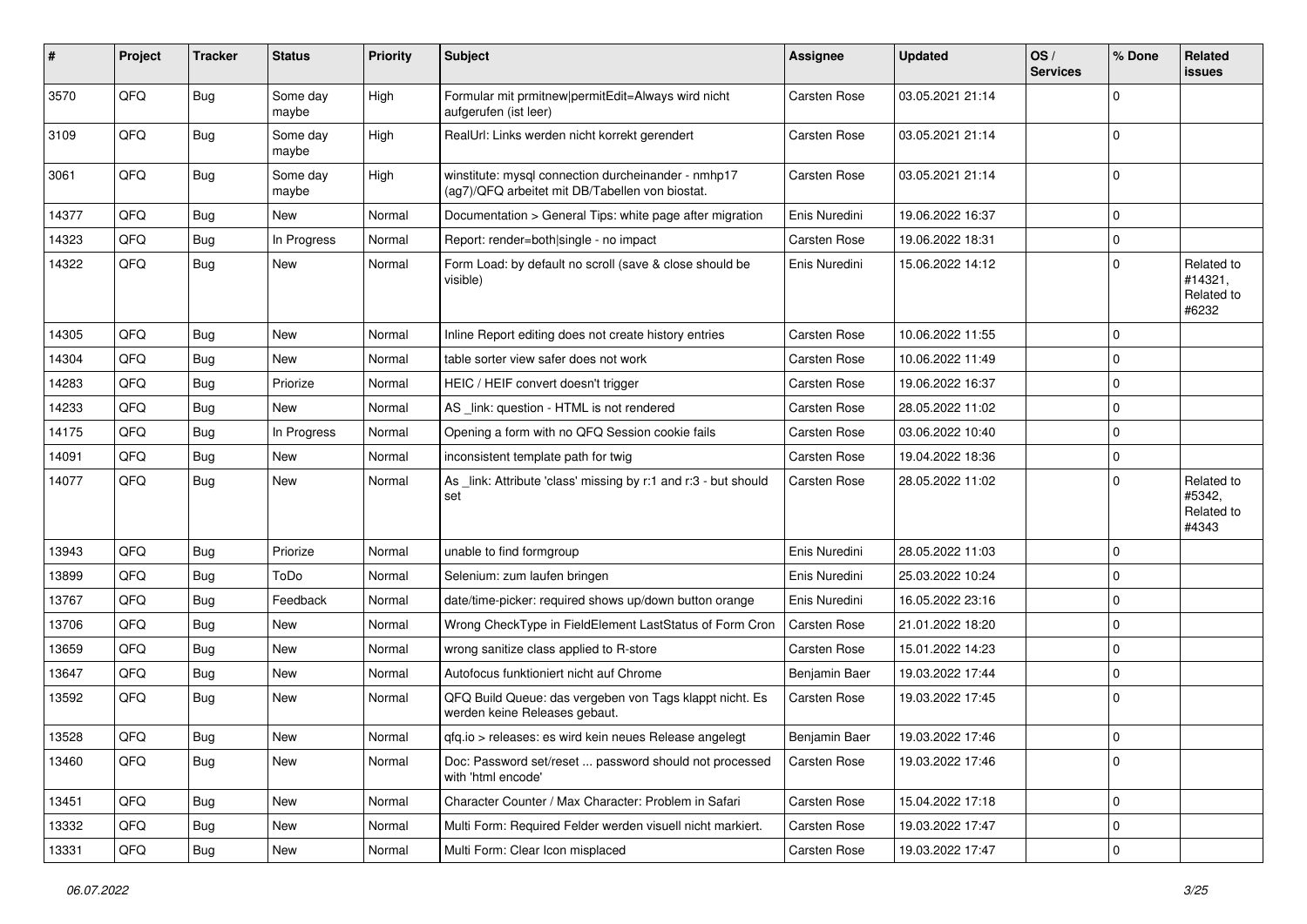| ∥ #   | Project | <b>Tracker</b> | <b>Status</b> | <b>Priority</b> | Subject                                                                                                                                             | Assignee            | <b>Updated</b>   | OS/<br><b>Services</b> | % Done      | Related<br><b>issues</b>                                                                                                       |
|-------|---------|----------------|---------------|-----------------|-----------------------------------------------------------------------------------------------------------------------------------------------------|---------------------|------------------|------------------------|-------------|--------------------------------------------------------------------------------------------------------------------------------|
| 12989 | QFQ     | Bug            | <b>New</b>    | Normal          | empty string does not trigger dynamic update                                                                                                        | Enis Nuredini       | 28.05.2022 11:09 |                        | $\Omega$    |                                                                                                                                |
| 12716 | QFQ     | <b>Bug</b>     | <b>New</b>    | Normal          | template group: Pattern only applied to first instance                                                                                              | <b>Carsten Rose</b> | 19.03.2022 17:47 |                        | $\Omega$    |                                                                                                                                |
| 12714 | QFQ     | Bug            | New           | Normal          | Conversion of GIF to PDF broken when GIF contains Alpha.                                                                                            | Carsten Rose        | 19.03.2022 17:49 |                        | $\mathbf 0$ |                                                                                                                                |
| 12581 | QFQ     | Bug            | <b>New</b>    | Normal          | Form.forward=close: Record 'new' in new browser tab ><br>save (& close) >> Form is not reloaded with new created<br>record id and stays in mode=new | Carsten Rose        | 19.03.2022 17:48 |                        | $\mathbf 0$ |                                                                                                                                |
| 12546 | QFQ     | Bug            | Feedback      | Normal          | Branch 'Development' - Unit Tests mit dirty workaround<br>angepasst                                                                                 | Carsten Rose        | 19.03.2022 17:48 |                        | $\mathbf 0$ |                                                                                                                                |
| 12520 | QFQ     | Bug            | <b>New</b>    | Normal          | Switch FE User: still active even FE User session expired                                                                                           | <b>Carsten Rose</b> | 19.03.2022 17:48 |                        | $\mathbf 0$ |                                                                                                                                |
| 12512 | QFQ     | Bug            | New           | Normal          | Some MySQL Installation can't use 'stored procedures'                                                                                               | Carsten Rose        | 19.03.2022 17:48 |                        | $\mathbf 0$ |                                                                                                                                |
| 12327 | QFQ     | <b>Bug</b>     | <b>New</b>    | Normal          | Copy to clipboard: Glyphicon can not be changed                                                                                                     | Carsten Rose        | 27.12.2021 17:59 |                        | $\Omega$    |                                                                                                                                |
| 12325 | QFQ     | Bug            | Priorize      | Normal          | MultiDB form.dblndex not working for report syntax                                                                                                  | Carsten Rose        | 07.09.2021 13:37 |                        | $\Omega$    | Related to<br>#12145,<br>Related to<br>#12314                                                                                  |
| 12187 | QFQ     | Bug            | <b>New</b>    | Normal          | Trigger FormAsFile() via Report: probably problem with multi<br>DB setup                                                                            | <b>Carsten Rose</b> | 20.03.2021 21:20 |                        | $\Omega$    |                                                                                                                                |
| 12133 | QFQ     | Bug            | <b>New</b>    | Normal          | NPM, phpSpreadSheet aktualisieren                                                                                                                   | <b>Carsten Rose</b> | 15.03.2021 09:04 |                        | $\mathbf 0$ |                                                                                                                                |
| 12045 | QFQ     | Bug            | New           | Normal          | templateGroup afterSave FE: Aufruf ohne<br>sqlHonorFormElements funktioniert nicht                                                                  | <b>Carsten Rose</b> | 18.02.2021 16:33 |                        | $\Omega$    |                                                                                                                                |
| 12040 | QFQ     | Bug            | <b>New</b>    | Normal          | FE Mode 'hidden' für zwei FEs auf einer Zeile                                                                                                       | Carsten Rose        | 18.02.2021 10:13 |                        | $\mathbf 0$ |                                                                                                                                |
| 11752 | QFQ     | <b>Bug</b>     | New           | Normal          | checkbox renders multiple input elements with same name                                                                                             | <b>Carsten Rose</b> | 17.12.2020 14:58 |                        | $\Omega$    | Related to<br>#11750                                                                                                           |
| 11715 | QFQ     | Bug            | <b>New</b>    | Normal          | acceptZeroAsRequired and requiredOffButMark do not<br>coincide                                                                                      |                     | 08.12.2020 12:13 |                        | $\mathbf 0$ |                                                                                                                                |
| 11695 | QFQ     | Bug            | <b>New</b>    | Normal          | MultiForm required FE Error                                                                                                                         | <b>Carsten Rose</b> | 04.12.2020 13:34 |                        | $\mathbf 0$ |                                                                                                                                |
| 11668 | QFQ     | Bug            | New           | Normal          | Play function.sql - problem with mysql                                                                                                              | Carsten Rose        | 03.05.2021 20:48 |                        | $\Omega$    |                                                                                                                                |
| 11667 | QFQ     | Bug            | <b>New</b>    | Normal          | MySQL mariadb-server-10.3: Incorrect datetime value                                                                                                 | <b>Carsten Rose</b> | 03.05.2021 20:48 |                        | $\mathbf 0$ |                                                                                                                                |
| 11522 | QFQ     | <b>Bug</b>     | New           | Normal          | Aus/Einblenden von Reitern                                                                                                                          |                     | 13.11.2020 14:58 |                        | $\Omega$    |                                                                                                                                |
| 11517 | QFQ     | Bug            | In Progress   | Normal          | extraButtonInfo Broken for multiple FormElements                                                                                                    | Carsten Rose        | 12.05.2022 13:12 |                        | $\Omega$    | Related to<br>#7890.<br>Related to<br>#3811, Has<br>duplicate<br>#10905, Has<br>duplicate<br>#10553, Has<br>duplicate<br>#6779 |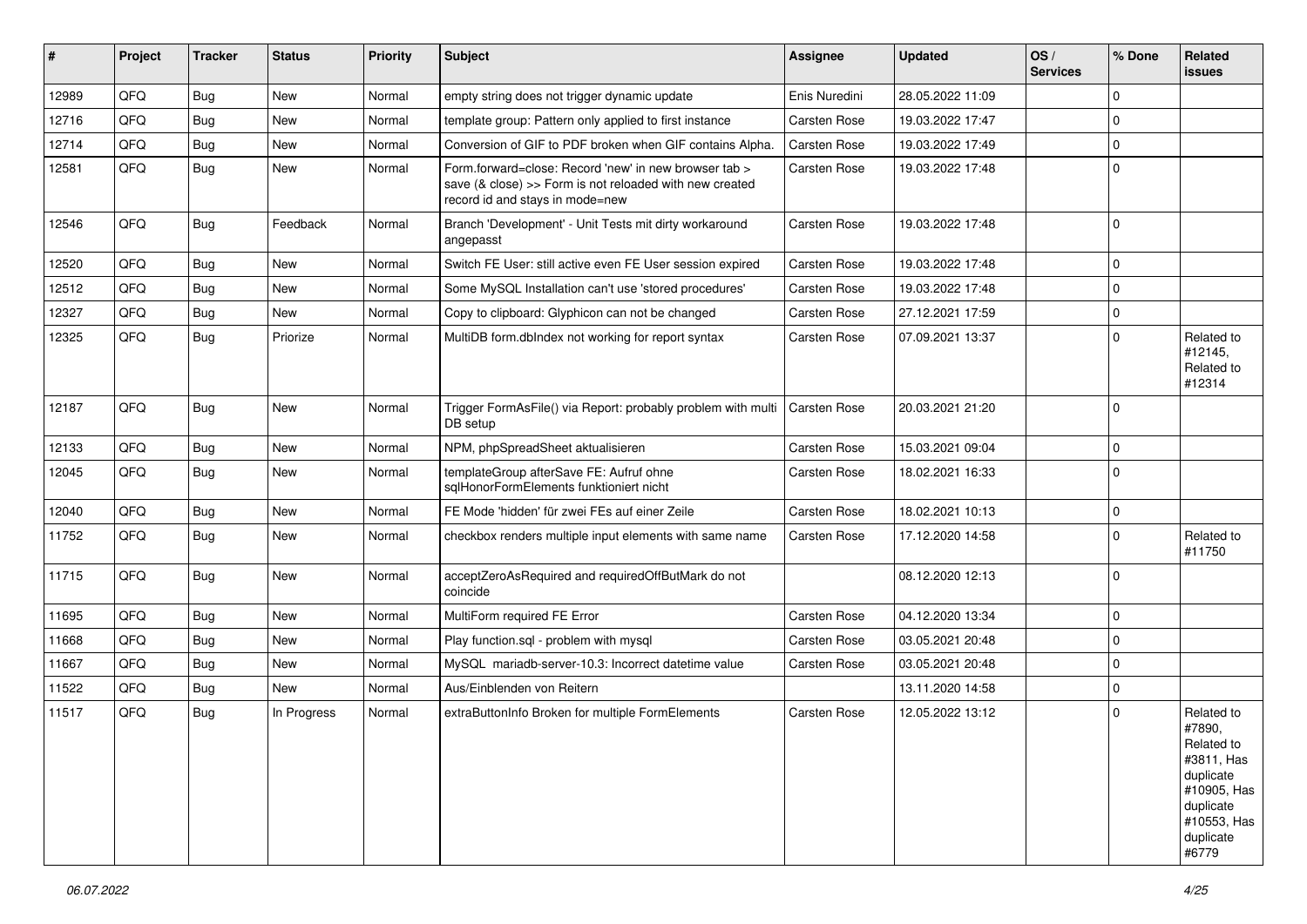| #     | Project | <b>Tracker</b> | <b>Status</b> | <b>Priority</b> | Subject                                                                                                  | <b>Assignee</b>     | <b>Updated</b>   | OS/<br><b>Services</b> | % Done      | Related<br>issues                                                       |
|-------|---------|----------------|---------------|-----------------|----------------------------------------------------------------------------------------------------------|---------------------|------------------|------------------------|-------------|-------------------------------------------------------------------------|
| 11347 | QFQ     | <b>Bug</b>     | Feedback      | Normal          | If Bedingungen funktionieren nicht korrekt                                                               | Christoph Fuchs     | 21.03.2021 20:37 |                        | $\mathbf 0$ |                                                                         |
| 11239 | QFQ     | <b>Bug</b>     | New           | Normal          | Radiobutton (plain): horizontales Rendern abhängig vom<br>Datentyp in der Datenbank                      | <b>Carsten Rose</b> | 30.09.2020 18:37 |                        | $\mathbf 0$ |                                                                         |
| 10937 | QFQ     | <b>Bug</b>     | New           | Normal          | Fehler mit abhängigen Select- Feldern beim Positionieren                                                 | Carsten Rose        | 12.11.2020 23:45 |                        | $\mathbf 0$ |                                                                         |
| 10890 | QFQ     | <b>Bug</b>     | <b>New</b>    | Normal          | AutoCron hangs                                                                                           |                     | 20.07.2020 13:56 |                        | $\mathbf 0$ |                                                                         |
| 10759 | QFQ     | <b>Bug</b>     | <b>New</b>    | Normal          | emptyMeansNull - Feld falsch aktualisiert                                                                |                     | 12.11.2020 23:45 |                        | $\mathbf 0$ |                                                                         |
| 10704 | QFQ     | <b>Bug</b>     | New           | Normal          | wkhtml problem rendering fullCalendar.js / fabric.js >><br>successor: puppeteer                          | Carsten Rose        | 12.11.2020 23:45 |                        | $\mathbf 0$ | Related to<br>#5024,<br>Related to<br>#4650,<br>Related to<br>#10715    |
| 10661 | QFQ     | Bug            | In Progress   | Normal          | Typo3 Warnungen                                                                                          | Carsten Rose        | 07.09.2021 13:23 |                        | $\mathbf 0$ | Related to<br>#12440                                                    |
| 10658 | QFQ     | <b>Bug</b>     | <b>New</b>    | Normal          | processReadOnly broken                                                                                   | <b>Carsten Rose</b> | 27.05.2020 17:55 |                        | $\mathbf 0$ |                                                                         |
| 10588 | QFQ     | <b>Bug</b>     | New           | Normal          | typeahed Tag: Doku anpassen                                                                              | Carsten Rose        | 12.11.2020 23:45 |                        | $\mathbf 0$ |                                                                         |
| 10324 | QFQ     | <b>Bug</b>     | <b>New</b>    | Normal          | Excel Export mit Template funktioniert nur, wenn Template<br>vor uid kommt                               |                     | 30.03.2020 11:20 |                        | $\mathbf 0$ | Related to<br>#10257                                                    |
| 10322 | QFQ     | <b>Bug</b>     | <b>New</b>    | Normal          | FormElement / Radio: missing column 'enum' >> FE not<br>reported                                         | Carsten Rose        | 07.05.2020 09:37 |                        | $\mathbf 0$ |                                                                         |
| 10082 | QFQ     | Bug            | New           | Normal          | FE.type=SELECT - 'sanatize' Class                                                                        | Carsten Rose        | 07.05.2020 09:36 |                        | $\mathbf 0$ | Related to<br>#10081                                                    |
| 9975  | QFQ     | <b>Bug</b>     | Priorize      | Normal          | Dropdown Menu: 'r:3' broken                                                                              | Carsten Rose        | 01.02.2020 10:13 |                        | $\mathbf 0$ |                                                                         |
| 9958  | QFQ     | <b>Bug</b>     | Priorize      | Normal          | Broken subrecord query: no error message                                                                 | Carsten Rose        | 05.02.2021 15:15 |                        | $\mathbf 0$ |                                                                         |
| 9947  | QFQ     | <b>Bug</b>     | Priorize      | Normal          | Unwanted error message if missing 'typeAheadSqlPrefetch'                                                 | Carsten Rose        | 01.02.2020 10:13 |                        | $\mathbf 0$ |                                                                         |
| 9898  | QFQ     | <b>Bug</b>     | Feedback      | Normal          | Formular trotz Timeout gespeichert                                                                       | Benjamin Baer       | 01.02.2020 15:56 |                        | $\mathbf 0$ |                                                                         |
| 9862  | QFQ     | <b>Bug</b>     | Priorize      | Normal          | Failed writing to sql mail qfq.log should throw an exception                                             | Carsten Rose        | 01.02.2020 10:13 |                        | $\mathbf 0$ |                                                                         |
| 9855  | QFQ     | <b>Bug</b>     | New           | Normal          | <b>Required Check</b>                                                                                    |                     | 01.02.2020 15:56 |                        | $\mathbf 0$ |                                                                         |
| 9834  | QFQ     | <b>Bug</b>     | Priorize      | Normal          | Input elements with tag 'disabled' are missing on<br>form-submit: server option 'processReadOnly' broken | Carsten Rose        | 07.12.2021 16:43 |                        | $\mathbf 0$ | Related to<br>#9691,<br>Related to<br>#5305, Has<br>duplicate<br>#12331 |
| 9783  | QFQ     | <b>Bug</b>     | New           | Normal          | Email with special characters                                                                            | Carsten Rose        | 01.02.2020 23:22 |                        | $\mathbf 0$ |                                                                         |
| 9773  | QFQ     | <b>Bug</b>     | New           | Normal          | form.parameter.formModeGlobal=requiredOff                                                                | Carsten Rose        | 01.02.2020 15:56 |                        | $\mathbf 0$ |                                                                         |
| 9691  | QFQ     | <b>Bug</b>     | In Progress   | Normal          | Checkbox: dynamic update > readonly                                                                      | Carsten Rose        | 01.02.2020 23:22 |                        | 50          | Related to<br>#9834                                                     |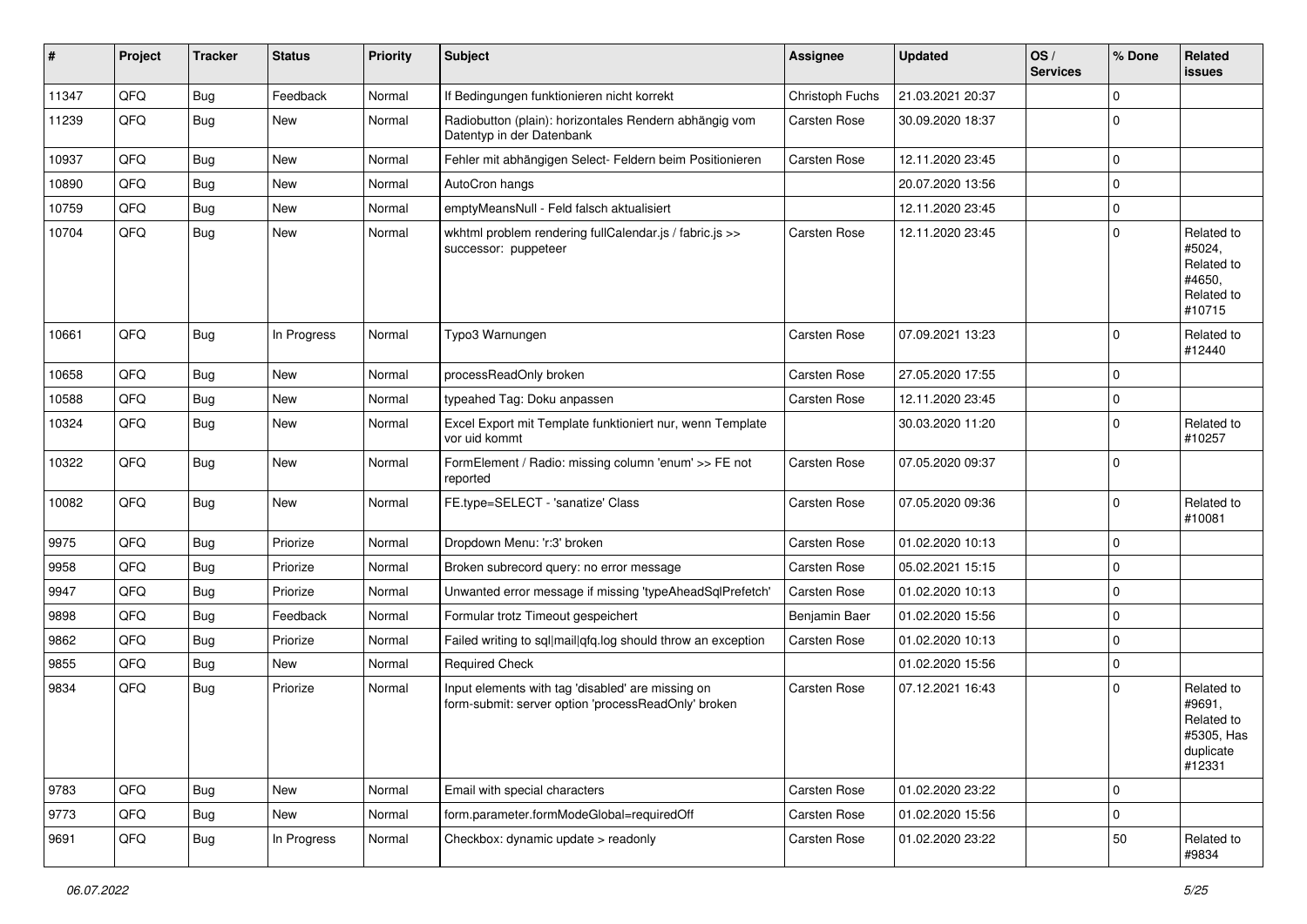| #    | Project | <b>Tracker</b> | <b>Status</b>     | <b>Priority</b> | <b>Subject</b>                                                                                        | Assignee          | <b>Updated</b>   | OS/<br><b>Services</b> | % Done       | Related<br>issues    |
|------|---------|----------------|-------------------|-----------------|-------------------------------------------------------------------------------------------------------|-------------------|------------------|------------------------|--------------|----------------------|
| 9669 | QFQ     | <b>Bug</b>     | Some day<br>maybe | Normal          | Checkbox / Template Group: radio/checkbox visible broken<br>after 'add'                               | Carsten Rose      | 16.06.2021 13:47 |                        | $\Omega$     | Related to<br>#8091  |
| 9535 | QFQ     | <b>Bug</b>     | Feedback          | Normal          | Report:  AS ' vertical' - column to wide - vertical >> rot45,<br>rot <sub>90</sub>                    | Benjamin Baer     | 01.02.2020 15:56 |                        | $\Omega$     |                      |
| 9533 | QFQ     | <b>Bug</b>     | <b>New</b>        | Normal          | FE.type=upload: Check in 'beforeSave' if upload is given                                              | Carsten Rose      | 01.02.2020 23:22 |                        | $\Omega$     | Related to<br>#11523 |
| 9317 | QFQ     | <b>Bug</b>     | New               | Normal          | FE.type=note: with dynamic show/hidden an empty label<br>causes trouble                               | Carsten Rose      | 01.02.2020 23:22 |                        | $\Omega$     |                      |
| 9281 | QFQ     | <b>Bug</b>     | Some day<br>maybe | Normal          | Allow STRICT_TRANS_TABLES                                                                             | Carsten Rose      | 02.01.2021 18:43 |                        | $\Omega$     |                      |
| 9275 | QFQ     | <b>Bug</b>     | <b>New</b>        | Normal          | autcron: t3 page, which takes to long to respond, is not<br>reported properly                         | Carsten Rose      | 01.02.2020 23:22 |                        | 100          |                      |
| 9177 | QFQ     | <b>Bug</b>     | New               | Normal          | Bug? QFQ tries to save an action FE, which has real<br>existing column name                           | Carsten Rose      | 01.02.2020 23:22 |                        | $\Omega$     |                      |
| 9127 | QFQ     | <b>Bug</b>     | <b>New</b>        | Normal          | Error Message: change 'roll over' color - text not readable                                           | Carsten Rose      | 01.02.2020 23:22 |                        | $\Omega$     |                      |
| 9126 | QFQ     | <b>Bug</b>     | Some day<br>maybe | Normal          | hidden Form elements are present in page source                                                       |                   | 02.01.2021 18:41 |                        | $\Omega$     |                      |
| 9077 | QFQ     | <b>Bug</b>     | New               | Normal          | typeAheadSql: report broken SQL                                                                       | Carsten Rose      | 29.06.2022 22:35 |                        | $\Omega$     | Related to<br>#4018  |
| 9024 | QFQ     | <b>Bug</b>     | Some day<br>maybe | Normal          | QFQ Einarbeitung                                                                                      |                   | 01.02.2020 15:56 |                        | $\Omega$     |                      |
| 9020 | QFQ     | <b>Bug</b>     | Some day<br>maybe | Normal          | radio mit buttonClass und dynamicUpdate lassen sich nicht<br>kombinieren                              |                   | 11.12.2019 16:01 |                        | $\mathbf{0}$ |                      |
| 9013 | QFQ     | <b>Bug</b>     | <b>New</b>        | Normal          | Error in Twig template not handled                                                                    | Carsten Rose      | 20.10.2021 13:43 |                        | $\mathbf{0}$ |                      |
| 8316 | QFQ     | <b>Bug</b>     | Feedback          | Normal          | Documentation/Behaviour for Nested Queries and<br>Record-Store confusing                              | Nicola Chiapolini | 20.11.2019 09:14 |                        | $\mathbf{0}$ |                      |
| 8106 | QFQ     | <b>Bug</b>     | Some day<br>maybe | Normal          | Dynamic Update: Feld kann nicht auf empty zurückgesetzt<br>werden                                     | Carsten Rose      | 11.12.2019 16:01 |                        | $\Omega$     |                      |
| 8049 | QFQ     | Bug            | <b>New</b>        | Normal          | FE.type=note, column 'value': text moves some pixel to top<br>after save                              | Carsten Rose      | 01.02.2020 23:22 |                        | $\Omega$     |                      |
| 8037 | QFQ     | Bug            | Priorize          | Normal          | FE.type=upload (advanced mode): {{slaveld:V}} missing<br>during dynamic update                        | Carsten Rose      | 01.02.2020 10:13 |                        | $\Omega$     |                      |
| 7890 | QFQ     | <b>Bug</b>     | <b>New</b>        | Normal          | FormElement 'required': extraButtonInfo not aligned                                                   | Carsten Rose      | 11.06.2021 21:17 |                        | $\Omega$     | Related to<br>#11517 |
| 7795 | QFQ     | <b>Bug</b>     | <b>New</b>        | Normal          | Readonly Form: Typeahead-Felder                                                                       | Carsten Rose      | 01.02.2020 23:22 |                        | $\Omega$     | Related to<br>#10640 |
| 7685 | QFQ     | Bug            | New               | Normal          | Open FormElement from QFQ error message and save<br>modified record: error about missing {{formId:F}} | Carsten Rose      | 01.02.2020 23:22 |                        | $\Omega$     |                      |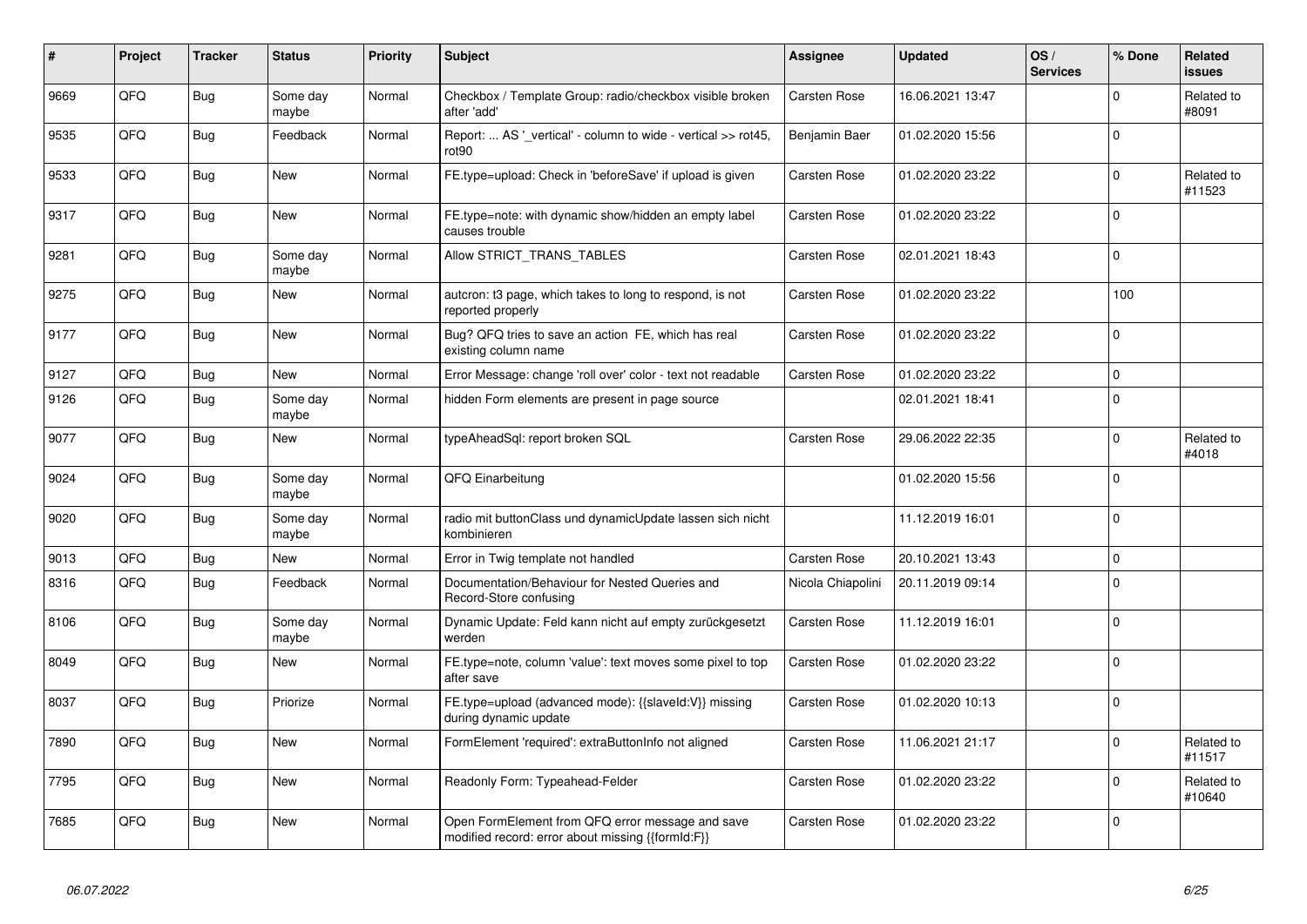| #    | Project | <b>Tracker</b> | <b>Status</b>     | <b>Priority</b> | <b>Subject</b>                                                                                                   | <b>Assignee</b>     | <b>Updated</b>   | OS/<br><b>Services</b> | % Done         | Related<br><b>issues</b> |
|------|---------|----------------|-------------------|-----------------|------------------------------------------------------------------------------------------------------------------|---------------------|------------------|------------------------|----------------|--------------------------|
| 7656 | QFQ     | Bug            | Priorize          | Normal          | FE with required, 'pattern' and 'extraButtonLock': always<br>complain about missing value                        | <b>Carsten Rose</b> | 01.02.2020 10:13 |                        | $\Omega$       |                          |
| 7616 | QFQ     | Bug            | Priorize          | Normal          | Selectlist with Enum & Dynamic Update                                                                            | Carsten Rose        | 01.02.2020 10:13 |                        | $\Omega$       |                          |
| 7574 | QFQ     | Bug            | New               | Normal          | Substitute error: form element not reported / dont parse<br>Form.note                                            | Carsten Rose        | 01.02.2020 23:21 |                        | $\Omega$       |                          |
| 7547 | QFQ     | Bug            | <b>New</b>        | Normal          | Error Message in afterSave: wrong parameter column<br>reported                                                   | <b>Carsten Rose</b> | 01.02.2020 23:22 |                        | $\Omega$       |                          |
| 7524 | QFQ     | <b>Bug</b>     | New               | Normal          | QFQ throws a 'General Error' if 'fileadmin/protected/log/' is<br>not writeable                                   | Carsten Rose        | 01.02.2020 23:22 |                        | $\Omega$       |                          |
| 7513 | QFQ     | Bug            | <b>New</b>        | Normal          | Radios not correct aligned                                                                                       | Carsten Rose        | 01.02.2020 23:22 |                        | $\mathbf{0}$   |                          |
| 7512 | QFQ     | <b>Bug</b>     | <b>New</b>        | Normal          | FE: inputType=number >> 'pattern' is not respected                                                               | <b>Carsten Rose</b> | 01.02.2020 23:22 |                        | $\Omega$       |                          |
| 7402 | QFQ     | Bug            | Some day<br>maybe | Normal          | thumbnail cache: outdated picture when permission denied<br>and permission resolved.                             |                     | 01.02.2020 23:20 |                        | $\Omega$       |                          |
| 7281 | QFQ     | Bug            | Some day<br>maybe | Normal          | Subrecords: on large screen separator line too short                                                             |                     | 01.02.2020 23:19 |                        | $\Omega$       |                          |
| 7261 | QFQ     | Bug            | New               | Normal          | Report pathFilename for user without path, only the filename                                                     | Carsten Rose        | 01.02.2020 23:21 |                        | $\Omega$       |                          |
| 7219 | QFQ     | Bug            | New               | Normal          | typeSheadSql / typeAheadSqlPrefetch: change to curly<br>braces                                                   | Carsten Rose        | 01.02.2020 23:21 |                        | $\mathbf 0$    |                          |
| 7101 | QFQ     | Bug            | Some day<br>maybe | Normal          | 'form' in SIP and 'report' - breaks                                                                              |                     | 01.02.2020 23:20 |                        | $\Omega$       |                          |
| 7014 | QFQ     | Bug            | <b>New</b>        | Normal          | Sending invalid emails succeeds when<br>debug.redirectAllMailTo is set                                           | Carsten Rose        | 01.02.2020 23:21 |                        | $\Omega$       |                          |
| 7002 | QFQ     | Bug            | New               | Normal          | Dynamic Update: row does not disappear / appear                                                                  | <b>Carsten Rose</b> | 01.02.2020 23:22 |                        | $\mathbf{0}$   |                          |
| 6912 | QFQ     | Bug            | <b>New</b>        | Normal          | error Message Var 'deadline' already set in SIP - in Form<br>with FE.value={{deadline:R:::{{deadlinePeriod:Y}}}} | Carsten Rose        | 01.02.2020 23:21 |                        | $\Omega$       |                          |
| 6677 | QFQ     | Bug            | <b>New</b>        | Normal          | Error message FE Action Element: no/wrong FE reference<br>who cause the problem.                                 | Carsten Rose        | 01.02.2020 23:21 |                        | $\Omega$       |                          |
| 6574 | QFQ     | Bug            | Priorize          | Normal          | qfq.log: Fehlermeldung wurde angezeigt, aber nicht geloggt                                                       | <b>Carsten Rose</b> | 01.02.2020 10:13 |                        | $\mathbf 0$    |                          |
| 6566 | QFQ     | Bug            | Priorize          | Normal          | Link Function 'delete': provided parameter missing on page<br>reload                                             | Benjamin Baer       | 03.01.2022 08:08 |                        | $\Omega$       |                          |
| 6483 | QFQ     | Bug            | <b>New</b>        | Normal          | R Store funktioniert nicht bei 'Report Notation' im FE                                                           | <b>Carsten Rose</b> | 01.02.2020 23:21 |                        | $\Omega$       |                          |
| 6462 | QFQ     | Bug            | New               | Normal          | File Upload: Nutzlose Fehlermeldung wenn Datei zu gross                                                          | Carsten Rose        | 01.02.2020 23:21 |                        | $\overline{0}$ | Related to<br>#6139      |
| 6140 | QFQ     | <b>Bug</b>     | Priorize          | Normal          | QFQ DnD Sort: Locked fields                                                                                      | Benjamin Baer       | 21.03.2022 09:56 |                        | $\mathbf{0}$   |                          |
| 5991 | QFQ     | <b>Bug</b>     | Some day<br>maybe | Normal          | URLs with ' ' or long parameter are problematic                                                                  | Carsten Rose        | 01.02.2020 23:19 |                        | $\Omega$       |                          |
| 5877 | QFQ     | Bug            | Some day<br>maybe | Normal          | FE.type=note:bsColumn strange behaviour                                                                          |                     | 01.02.2020 23:19 |                        | $\mathbf{0}$   |                          |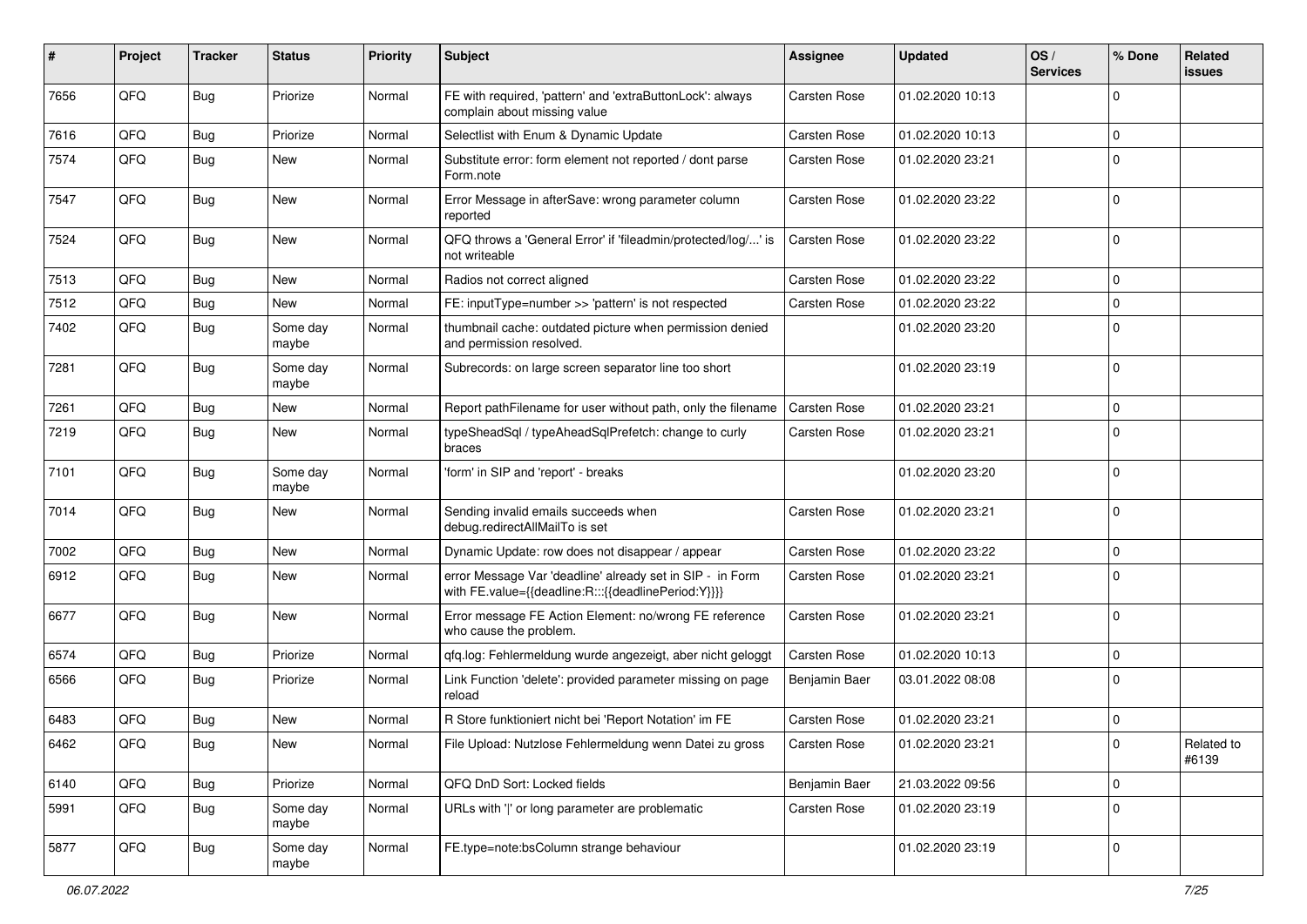| #    | Project | <b>Tracker</b> | <b>Status</b>     | <b>Priority</b> | <b>Subject</b>                                                                                                       | <b>Assignee</b>     | <b>Updated</b>   | OS/<br><b>Services</b> | % Done      | Related<br>issues                              |
|------|---------|----------------|-------------------|-----------------|----------------------------------------------------------------------------------------------------------------------|---------------------|------------------|------------------------|-------------|------------------------------------------------|
| 5768 | QFQ     | Bug            | Some day<br>maybe | Normal          | '{{pageLanguage:T}}' missing if QFQ is called via api                                                                | <b>Carsten Rose</b> | 01.02.2020 23:19 |                        | $\Omega$    |                                                |
| 5706 | QFQ     | Bug            | Some day<br>maybe | Normal          | upload: fileDestination needs to be sanatized                                                                        | Carsten Rose        | 01.02.2020 23:19 |                        | $\mathbf 0$ |                                                |
| 5576 | QFQ     | Bug            | New               | Normal          | Using MySQL 'DROP' requires privilege - wich is not really<br>necessary.                                             | Carsten Rose        | 01.02.2020 23:21 |                        | $\mathbf 0$ |                                                |
| 5559 | QFQ     | <b>Bug</b>     | New               | Normal          | FE.type = Upload: 'accept' might contain variables                                                                   | Carsten Rose        | 11.05.2020 21:23 |                        | 0           |                                                |
| 5557 | QFQ     | Bug            | Some day<br>maybe | Normal          | Form load: STORE_RECORD filled, but should be empty                                                                  | Carsten Rose        | 01.02.2020 23:19 |                        | $\Omega$    |                                                |
| 5305 | QFQ     | <b>Bug</b>     | New               | Normal          | Upload FormElement: nicht disabled by readonly Form                                                                  | Carsten Rose        | 16.06.2021 13:43 |                        | $\Omega$    | Related to<br>#9347,<br>Related to<br>#9834    |
| 5021 | QFQ     | Bug            | Some day<br>maybe | Normal          | FE.typ=extra - during save displays error 'datum2' already<br>filled in STORE_SIP - the value is stored nevertheless | Carsten Rose        | 01.02.2020 23:19 |                        | $\mathbf 0$ | Related to<br>#3875                            |
| 4771 | QFQ     | Bug            | Some day<br>maybe | Normal          | gfg: select-down-values empty after save (edit-form for<br>program administrators)                                   | <b>Carsten Rose</b> | 01.02.2020 23:20 |                        | $\Omega$    | Related to<br>#4549, Has<br>duplicate<br>#4282 |
| 4756 | QFQ     | Bug            | New               | Normal          | Form dirty even nothing changes                                                                                      | <b>Carsten Rose</b> | 11.12.2019 16:16 |                        | $\mathbf 0$ |                                                |
| 4659 | QFQ     | Bug            | Some day<br>maybe | Normal          | infoButtonExtra                                                                                                      | <b>Carsten Rose</b> | 01.02.2020 23:20 |                        | $\mathbf 0$ |                                                |
| 4651 | QFQ     | Bug            | Some day<br>maybe | Normal          | 'Loading document" Modal wird angezeigt bei uzhcd type=2<br>Ansicht                                                  | <b>Carsten Rose</b> | 01.02.2020 23:20 |                        | $\mathbf 0$ |                                                |
| 4583 | QFQ     | Bug            | Some day<br>maybe | Normal          | Dynamic Update bei TypeAhead Feldern                                                                                 | Carsten Rose        | 01.02.2020 23:19 |                        | $\mathbf 0$ |                                                |
| 4549 | QFQ     | Bug            | Some day<br>maybe | Normal          | TemplateGroups: FE.type SELECT loose selected value<br>after save                                                    | Carsten Rose        | 01.02.2020 23:20 |                        | $\Omega$    | Related to<br>#4548,<br>Related to<br>#4771    |
| 4546 | QFQ     | Bug            | Some day<br>maybe | Normal          | NH: SIP storage is destroyed                                                                                         |                     | 01.02.2020 23:20 |                        | $\mathbf 0$ |                                                |
| 4528 | QFQ     | <b>Bug</b>     | Some day<br>maybe | Normal          | extraButtonLock mit SQLAhead Bug                                                                                     | <b>Carsten Rose</b> | 01.02.2020 23:19 |                        | $\mathbf 0$ |                                                |
| 4457 | QFQ     | <b>Bug</b>     | Priorize          | Normal          | typeahead: pressing return to select an item, saves the form<br>and closes the form.                                 | Benjamin Baer       | 03.01.2022 08:01 |                        | $\mathbf 0$ | Related to<br>#4398                            |
| 4454 | QFQ     | Bug            | Some day<br>maybe | Normal          | Required Elements: multiple elements in a row - whole row<br>marked if only one input is empty.                      | Benjamin Baer       | 01.02.2020 23:20 |                        | $\mathbf 0$ |                                                |
| 4441 | QFQ     | <b>Bug</b>     | Some day<br>maybe | Normal          | \$_SERVER Vars sollten nur aus dem Store genommen<br>werden - Code entsprechend anpassen.                            |                     | 11.12.2019 16:02 |                        | $\mathbf 0$ |                                                |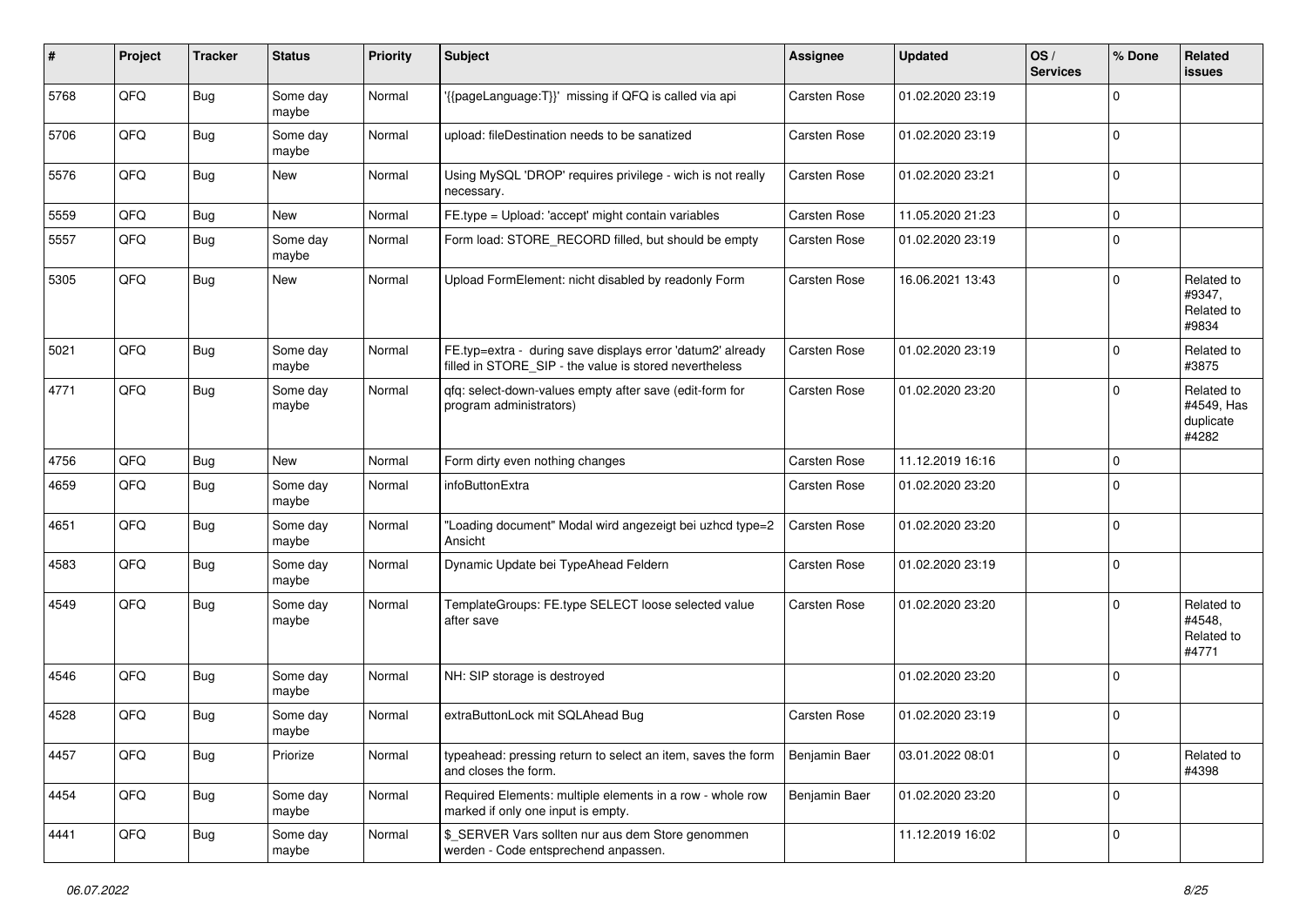| #    | Project | <b>Tracker</b> | <b>Status</b>     | <b>Priority</b> | <b>Subject</b>                                                                                                                                           | <b>Assignee</b>     | <b>Updated</b>   | OS/<br><b>Services</b> | % Done      | Related<br><b>issues</b> |
|------|---------|----------------|-------------------|-----------------|----------------------------------------------------------------------------------------------------------------------------------------------------------|---------------------|------------------|------------------------|-------------|--------------------------|
| 4398 | QFQ     | Bug            | Some day<br>maybe | Normal          | Typeahead: mouse click in a prefilled input opens a single<br>item dropdown with the current value - click on it seems to<br>set the value, not the key. | Benjamin Baer       | 01.02.2020 23:20 |                        | $\Omega$    | Related to<br>#4457      |
| 4328 | QFQ     | Bug            | Some day<br>maybe | Normal          | Error Message: Show FE name/number on problems in FE                                                                                                     | <b>Carsten Rose</b> | 01.02.2020 23:20 |                        | $\Omega$    |                          |
| 4293 | QFQ     | Bug            | Some day<br>maybe | Normal          | Download broken if token 'd:' is missing - but no error<br>message                                                                                       | Carsten Rose        | 11.12.2019 16:03 |                        | $\mathbf 0$ | Related to<br>#7514      |
| 4138 | QFQ     | Bug            | Some day<br>maybe | Normal          | _style fehlt                                                                                                                                             |                     | 11.12.2019 16:03 |                        | $\Omega$    |                          |
| 4122 | QFQ     | Bug            | Some day<br>maybe | Normal          | file: Render Mode hat keinen Effekt                                                                                                                      |                     | 11.12.2019 16:03 |                        | $\mathbf 0$ |                          |
| 4092 | QFQ     | Bug            | Some day<br>maybe | Normal          | 1) Logging verbessern wann welches FE warum ausgefuehrt   Carsten Rose<br>wird, 2) Documentation: Best Practice Template Group                           |                     | 01.02.2020 23:19 |                        | $\Omega$    | Related to<br>#3504      |
| 4008 | QFQ     | <b>Bug</b>     | Some day<br>maybe | Normal          | FormElemen.type=sendmail: wrong 'TO' if 'real<br>name <rea@mail.to>' is used</rea@mail.to>                                                               | Carsten Rose        | 11.12.2019 16:03 |                        | $\Omega$    |                          |
| 3895 | QFQ     | <b>Bug</b>     | Some day<br>maybe | Normal          | typeahead pedantic: on lehrkredit Idap webpass - if only one<br>person is in dropdown, such person can't be selected                                     | <b>Carsten Rose</b> | 11.12.2019 16:03 |                        | $\mathbf 0$ |                          |
| 3882 | QFQ     | <b>Bug</b>     | Some day<br>maybe | Normal          | templateGroup: disable 'add' if limit is reached - funktioniert<br>nicht wenn bereits records existierten                                                | Carsten Rose        | 11.12.2019 16:03 |                        | $\mathbf 0$ |                          |
| 3811 | QFQ     | <b>Bug</b>     | Some day<br>maybe | Normal          | Dynamic Update: extraButtonInfo - Text aktualisieren                                                                                                     | <b>Carsten Rose</b> | 11.12.2019 16:03 |                        | $\mathbf 0$ | Related to<br>#11517     |
| 3782 | QFQ     | Bug            | Priorize          | Normal          | Bei fehlerhafter Eingabe (z.B. Datum) sollte das erwartete<br>Format angezeigt werden                                                                    | <b>Carsten Rose</b> | 01.02.2020 10:13 |                        | $\mathbf 0$ |                          |
| 3750 | QFQ     | <b>Bug</b>     | Some day<br>maybe | Normal          | FE in a row: if one violates check, all are red                                                                                                          | Carsten Rose        | 11.12.2019 16:03 |                        | $\mathbf 0$ |                          |
| 3682 | QFQ     | <b>Bug</b>     | Some day<br>maybe | Normal          | Dynamic update: Radio buttons                                                                                                                            | <b>Carsten Rose</b> | 11.12.2019 16:02 |                        | $\mathbf 0$ |                          |
| 3613 | QFQ     | <b>Bug</b>     | Some day<br>maybe | Normal          | note /note unchecked -> note div (col-md) wird weiterhin<br>gerendert                                                                                    | Elias Villiger      | 01.02.2020 23:19 |                        | 100         |                          |
| 3588 | QFQ     | <b>Bug</b>     | Some day<br>maybe | Normal          | templateGroup: versteckte Elemente werden weiterhin<br>gespeichert.                                                                                      | <b>Carsten Rose</b> | 11.12.2019 16:02 |                        | $\Omega$    |                          |
| 3547 | QFQ     | <b>Bug</b>     | New               | Normal          | FE of type 'note' causes writing of empty fields.                                                                                                        | <b>Carsten Rose</b> | 01.02.2020 23:21 |                        | $\mathbf 0$ |                          |
| 3349 | QFQ     | <b>Bug</b>     | Some day<br>maybe | Normal          | config.qfq.ini: a) vertraegt keine '=' im Value (z.B. Passwort),<br>b) Values sollten in ticks einschliessbar sein (spaces, )                            | <b>Carsten Rose</b> | 11.12.2019 16:02 |                        | $\Omega$    |                          |
| 3130 | QFQ     | <b>Bug</b>     | Some day<br>maybe | Normal          | Debug Info's nicht korrekt nach 'New > Save'.                                                                                                            | <b>Carsten Rose</b> | 11.12.2019 16:03 |                        | $\mathbf 0$ | Related to<br>#3253      |
| 2665 | QFQ     | <b>Bug</b>     | Priorize          | Normal          | Dynamic Update funktioniert nicht, wenn beim<br>entsprechenden FormElement eine size angegeben ist.                                                      | Benjamin Baer       | 03.01.2022 08:12 |                        | 30          |                          |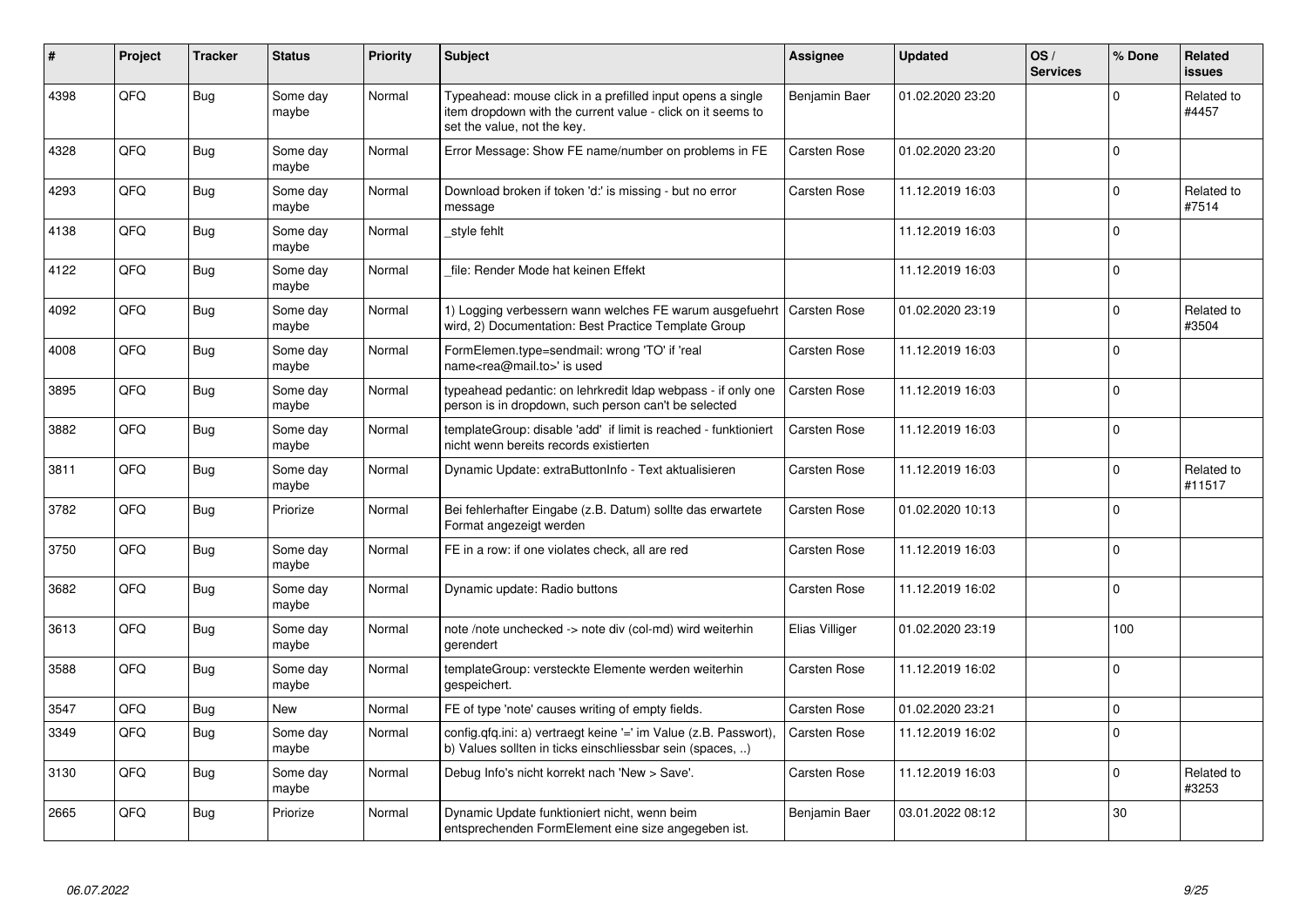| #     | Project | <b>Tracker</b> | <b>Status</b>     | <b>Priority</b> | <b>Subject</b>                                                                                                                        | Assignee            | <b>Updated</b>   | OS/<br><b>Services</b> | % Done       | Related<br><b>issues</b>                                               |
|-------|---------|----------------|-------------------|-----------------|---------------------------------------------------------------------------------------------------------------------------------------|---------------------|------------------|------------------------|--------------|------------------------------------------------------------------------|
| 2643  | QFQ     | Bug            | Some day<br>maybe | Normal          | Zend / PHP Webinars anschauen                                                                                                         | Carsten Rose        | 01.02.2020 15:56 |                        | $\mathbf 0$  |                                                                        |
| 2063  | QFQ     | Bug            | Some day<br>maybe | Normal          | Pills auf 'inaktiv' setzen falls keine Element auf dem Pill<br>sichtbar sind.                                                         | Benjamin Baer       | 11.12.2019 16:03 |                        | $\mathbf 0$  | Related to<br>#3752                                                    |
| 11195 | QFQ     | Bug            | New               | Low             | Dynamic Update: Note not updated if new text is empty<br>(v20.4)                                                                      |                     | 25.09.2020 11:14 |                        | $\mathbf 0$  |                                                                        |
| 7456  | QFQ     | <b>Bug</b>     | Some day<br>maybe | Low             | Todos in Code: solve or make ticket                                                                                                   | Carsten Rose        | 16.09.2021 15:10 |                        | $\mathbf 0$  |                                                                        |
| 11850 | QFQ     | Feature        | New               | Urgent          | Wizard Form: basierend auf einer Tabelle eine Form<br>anlegen.                                                                        |                     | 03.05.2021 21:12 |                        | $\mathbf 0$  | Blocked by<br>#8082                                                    |
| 880   | QFQ     | Feature        | Some day<br>maybe | Urgent          | Security: PHP, SQL Injection, XSS                                                                                                     |                     | 03.05.2021 21:14 |                        | $\mathbf{0}$ | Related to<br>#14320                                                   |
| 14187 | QFQ     | Feature        | New               | High            | qfq.log: show current URL                                                                                                             | <b>Carsten Rose</b> | 28.05.2022 11:02 |                        | $\mathbf 0$  | Related to<br>#13933,<br>Related to<br>#12532,<br>Related to<br>#11893 |
| 13757 | QFQ     | Feature        | New               | High            | QR / Bar-Code Plugin                                                                                                                  | Enis Nuredini       | 19.03.2022 17:43 |                        | $\mathbf 0$  |                                                                        |
| 12544 | QFQ     | Feature        | New               | High            | a) ' AS _link' new also as ' AS _format', b) sortierung via<br>'display: none;', c) '_format' benoeitgt nicht zwingend<br>u/U/p/m/z/d | Carsten Rose        | 14.12.2021 16:03 |                        | $\mathbf 0$  |                                                                        |
| 12532 | QFQ     | Feature        | New               | High            | SIP-Parameter bei Seitenaufruf in Browser-Console<br>anzeigen                                                                         | Carsten Rose        | 07.12.2021 17:19 |                        | $\mathbf 0$  | Related to<br>#11893,<br>Related to<br>#14187                          |
| 12186 | QFQ     | Feature        | New               | High            | TinyMCE Config für Objekte                                                                                                            | Carsten Rose        | 07.12.2021 17:19 |                        | $\mathbf 0$  | <b>Blocks</b><br>#12632                                                |
| 11893 | QFQ     | Feature        | <b>New</b>        | High            | Broken SIP: a) only report one time, b) only report in main<br>column                                                                 | Carsten Rose        | 12.05.2021 12:13 |                        | $\Omega$     | Related to<br>#12532,<br>Related to<br>#14187                          |
| 10114 | QFQ     | Feature        | <b>New</b>        | High            | Symbol (Link): 'G:' (Glyphicon) replaced by 'i:' (icon)                                                                               |                     | 07.12.2021 17:19 |                        | $\mathbf 0$  | Related to<br>#3797,<br>Related to<br>#4194                            |
| 9548  | QFQ     | Feature        | Feedback          | High            | FormElement: Pattern mismatch - optional report only on<br>focus lost                                                                 | Benjamin Baer       | 03.05.2021 21:14 |                        | $\mathbf 0$  |                                                                        |
| 9517  | QFQ     | Feature        | In Progress       | High            | Input multiple tags with typeahead                                                                                                    | Carsten Rose        | 03.05.2021 21:14 |                        | $40\,$       | Related to<br>#10150                                                   |
| 9052  | QFG     | Feature        | Feedback          | High            | Report: CodeMirror with SQL Syntax Highlight in FE                                                                                    | Enis Nuredini       | 08.06.2022 10:25 |                        | $\pmb{0}$    |                                                                        |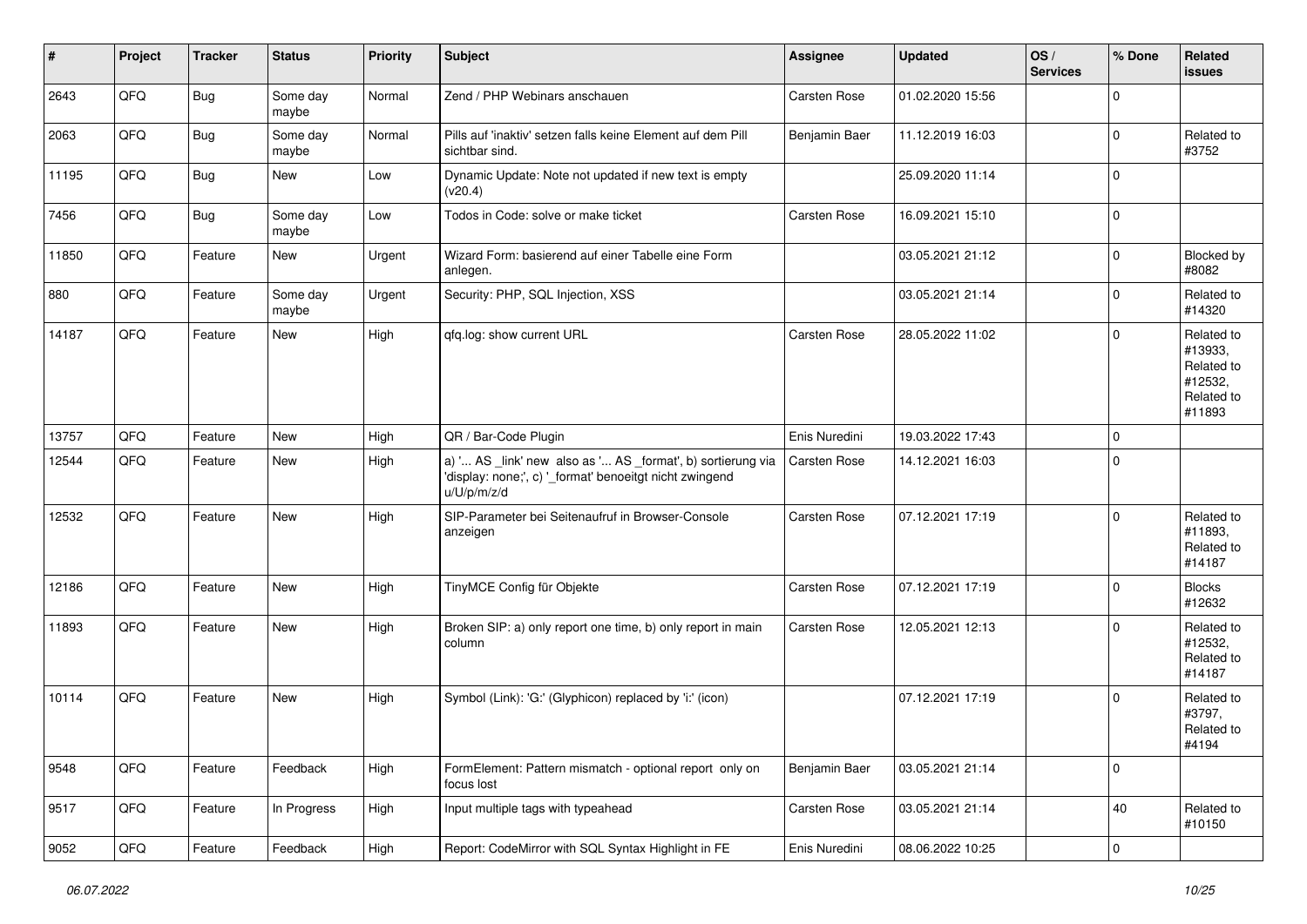| $\vert$ # | Project | <b>Tracker</b> | <b>Status</b>     | <b>Priority</b> | <b>Subject</b>                                                                               | Assignee        | <b>Updated</b>   | OS/<br><b>Services</b> | % Done      | Related<br>issues                                                                                                                                                     |
|-----------|---------|----------------|-------------------|-----------------|----------------------------------------------------------------------------------------------|-----------------|------------------|------------------------|-------------|-----------------------------------------------------------------------------------------------------------------------------------------------------------------------|
| 8962      | QFQ     | Feature        | New               | High            | allow for form fields with identical names                                                   | Carsten Rose    | 03.05.2021 21:14 |                        | $\mathbf 0$ |                                                                                                                                                                       |
| 8204      | QFQ     | Feature        | Priorize          | High            | Position 'required mark'                                                                     | Carsten Rose    | 16.06.2021 13:44 |                        | 0           |                                                                                                                                                                       |
| 8082      | QFQ     | Feature        | Priorize          | High            | Contact form without saving record                                                           | Carsten Rose    | 07.12.2021 15:20 |                        | $\Omega$    | Related to<br>#8587,<br><b>Blocks</b><br>#11850                                                                                                                       |
| 7850      | QFQ     | Feature        | <b>New</b>        | High            | Upload records: non 'pathFileName' column                                                    | Carsten Rose    | 03.05.2021 21:14 |                        | $\mathbf 0$ |                                                                                                                                                                       |
| 7602      | QFQ     | Feature        | ToDo              | High            | Multi Select: with checkboxes                                                                | Benjamin Baer   | 22.03.2022 09:07 |                        | $\Omega$    |                                                                                                                                                                       |
| 5715      | QFQ     | Feature        | New               | High            | PDF Caching                                                                                  | Carsten Rose    | 03.05.2021 21:14 |                        | $\Omega$    | Related to<br>#5851,<br>Related to<br>#6357                                                                                                                           |
| 4258      | QFQ     | Feature        | Some day<br>maybe | High            | System Defaults: Forms                                                                       | Carsten Rose    | 03.05.2021 21:14 |                        | $\Omega$    |                                                                                                                                                                       |
| 3990      | QFQ     | Feature        | Some day<br>maybe | High            | custom class definition: add space automatically                                             | Carsten Rose    | 03.05.2021 21:14 |                        | $\Omega$    |                                                                                                                                                                       |
| 3967      | QFQ     | Feature        | Some day<br>maybe | High            | Report: Checkbox, Radio, Dropdown, Input welches ohne<br>Submit funktioniert - 'Inline-Form' | Carsten Rose    | 03.05.2021 21:14 |                        | 0           |                                                                                                                                                                       |
| 3848      | QFQ     | Feature        | Some day<br>maybe | High            | Antivirus check fuer Upload files in qfq?                                                    | Carsten Rose    | 03.05.2021 21:14 |                        | 0           | Related to<br>#4131                                                                                                                                                   |
| 3727      | QFQ     | Feature        | <b>New</b>        | High            | Security: Session Hijacking erschweren                                                       | Carsten Rose    | 03.05.2021 21:14 |                        | 0           |                                                                                                                                                                       |
| 14376     | QFQ     | Feature        | New               | Normal          | QFQ Bootstrap: if missing, create stored procedures                                          | Enis Nuredini   | 19.06.2022 16:37 |                        | $\Omega$    |                                                                                                                                                                       |
| 14371     | QFQ     | Feature        | Priorize          | Normal          | LDAP via REPORT                                                                              | Carsten Rose    | 19.06.2022 16:37 |                        | $\Omega$    |                                                                                                                                                                       |
| 14320     | QFQ     | Feature        | In Progress       | Normal          | Allow specific HTML Tags and Attributes: general, TinyMCE                                    | Enis Nuredini   | 04.07.2022 14:09 |                        | $\Omega$    | Related to<br>#12664,<br>Related to<br>#12039,<br>Related to<br>#11702,<br>Related to<br>#7239,<br>Related to<br>#3708,<br>Related to<br>#3646,<br>Related to<br>#880 |
| 14290     | QFQ     | Feature        | Priorize          | Normal          | FormEditor: Show Table Definition                                                            | Carsten Rose    | 19.06.2022 16:37 |                        | $\mathbf 0$ |                                                                                                                                                                       |
| 14227     | QFQ     | Feature        | New               | Normal          | Selenium Konkurrenz: cypress.io                                                              | Enis Nuredini   | 28.05.2022 11:02 |                        | 0           |                                                                                                                                                                       |
| 14185     | QFQ     | Feature        | New               | Normal          | External/Autocron.php - better suitable directory                                            | Support: System | 28.05.2022 11:03 |                        | 0           |                                                                                                                                                                       |
| 14090     | QFQ     | Feature        | New               | Normal          | Nützliche _script funktionen                                                                 | Carsten Rose    | 28.05.2022 11:03 |                        | $\pmb{0}$   |                                                                                                                                                                       |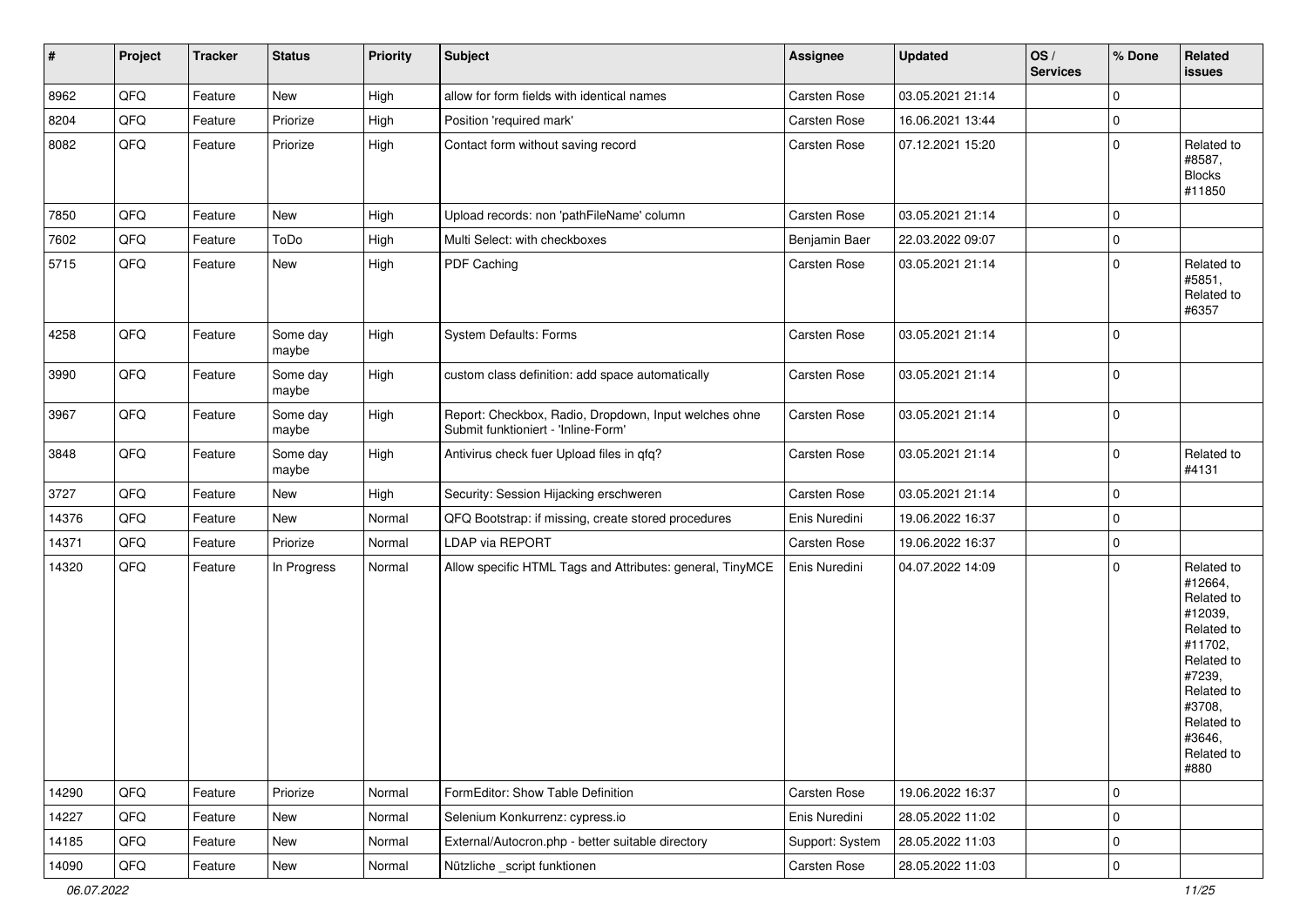| #     | Project | <b>Tracker</b> | <b>Status</b>              | <b>Priority</b> | <b>Subject</b>                                                                       | <b>Assignee</b>        | <b>Updated</b>   | OS/<br><b>Services</b> | % Done              | Related<br><b>issues</b>                                              |
|-------|---------|----------------|----------------------------|-----------------|--------------------------------------------------------------------------------------|------------------------|------------------|------------------------|---------------------|-----------------------------------------------------------------------|
| 14028 | QFQ     | Feature        | New                        | Normal          | Required notification: visual nicer                                                  | Enis Nuredini          | 28.05.2022 11:01 |                        | $\mathbf 0$         |                                                                       |
| 13945 | QFQ     | Feature        | New                        | Normal          | As link: content before/after link                                                   | Enis Nuredini          | 28.05.2022 11:01 |                        | $\mathbf 0$         | Related to<br>#12262                                                  |
| 13900 | QFQ     | Feature        | Priorize                   | Normal          | Selenium: Check das Cookie/PDF funktioniert                                          | Enis Nuredini          | 25.03.2022 12:45 |                        | $\mathbf 0$         |                                                                       |
| 13843 | QFQ     | Feature        | New                        | Normal          | Create JWT via QFQ                                                                   | Carsten Rose           | 19.03.2022 17:42 |                        | $\mathbf 0$         |                                                                       |
| 13841 | QFQ     | Feature        | New                        | Normal          | Create PDF via iText - evaluate                                                      | Carsten Rose           | 19.03.2022 17:42 |                        | $\mathbf 0$         |                                                                       |
| 13700 | QFQ     | Feature        | New                        | Normal          | Redesign gfg.io Seite                                                                | Carsten Rose           | 19.03.2022 17:43 |                        | $\mathbf 0$         |                                                                       |
| 13609 | QFQ     | Feature        | New                        | Normal          | QFQ Introduction: Seite aufloesen                                                    | Philipp<br>Gröbelbauer | 28.05.2022 11:02 |                        | $\mathbf 0$         |                                                                       |
| 13608 | QFQ     | Feature        | Some day<br>maybe          | Normal          | Automatic Browser Language Redirect                                                  | Enis Nuredini          | 17.06.2022 08:35 |                        | $\mathbf 0$         |                                                                       |
| 13572 | QFQ     | Feature        | Feedback                   | Normal          | Form Load: misleading error message on trying to load non<br>existent primary record | Enis Nuredini          | 16.05.2022 23:16 |                        | 100                 |                                                                       |
| 13566 | QFQ     | Feature        | Ready to sync<br>(develop) | Normal          | Delete config-example.qfq.php file                                                   | Carsten Rose           | 23.12.2021 09:25 |                        | $\mathbf 0$         |                                                                       |
| 13467 | QFQ     | Feature        | New                        | Normal          | ChangeLog Generator                                                                  | <b>Carsten Rose</b>    | 19.03.2022 17:46 |                        | 0                   | Related to<br>#11460                                                  |
| 13354 | QFQ     | Feature        | New                        | Normal          | Using Websocket in QFQ                                                               | Carsten Rose           | 05.07.2022 16:26 |                        | 0                   | Related to<br>#11076                                                  |
| 13330 | QFQ     | Feature        | In Progress                | Normal          | Multi Form: Upload                                                                   | <b>Carsten Rose</b>    | 07.11.2021 12:40 |                        | 50                  | Related to<br>#9706                                                   |
| 12679 | QFQ     | Feature        | New                        | Normal          | tablesorter: custom column width                                                     | Carsten Rose           | 16.06.2021 11:10 |                        | $\mathbf 0$         |                                                                       |
| 12664 | QFQ     | Feature        | New                        | Normal          | TinyMCE: report/remove malicous HTML/JS Code                                         | Carsten Rose           | 19.03.2022 17:47 |                        | $\mathbf 0$         | Related to<br>#14320                                                  |
| 12632 | QFQ     | Feature        | New                        | Normal          | TinyMCE: Prepare CSS classes for images                                              | Carsten Rose           | 04.06.2021 14:35 |                        | 100                 | Blocked by<br>#12186                                                  |
| 12611 | QFQ     | Feature        | Some day<br>maybe          | Normal          | Refactoring: Bootstrap with Lazy Loading                                             | <b>Carsten Rose</b>    | 08.06.2022 10:37 |                        | $\mathbf 0$         | Related to<br>#12490,<br>Related to<br>#10013,<br>Related to<br>#7732 |
| 12603 | QFG     | Feature        | New                        | Normal          | Dropdown (Select), Radio, checkbox:<br>itemListAlways={{!SELECT key, value}}         | Carsten Rose           | 19.03.2022 17:47 |                        | $\mathbf{0}$        |                                                                       |
| 12584 | QFQ     | Feature        | Feedback                   | Normal          | T3 v10 migration script: replace alias-patterns (v11)                                | Carsten Rose           | 28.05.2022 11:12 |                        | 100                 |                                                                       |
| 12556 | QFQ     | Feature        | New                        | Normal          | Pills Title: colored = static or dynamic on allrequiredgiven                         | Benjamin Baer          | 19.03.2022 17:49 |                        | 0                   |                                                                       |
| 12504 | QFQ     | Feature        | Priorize                   | Normal          | sql.log: report fe.id                                                                | Carsten Rose           | 05.05.2021 22:09 |                        | $\pmb{0}$           |                                                                       |
| 12503 | QFQ     | Feature        | Priorize                   | Normal          | Detect dangerous UPDATE statement with missing WHERE                                 | Carsten Rose           | 05.05.2021 22:09 |                        | $\mathsf{O}\xspace$ |                                                                       |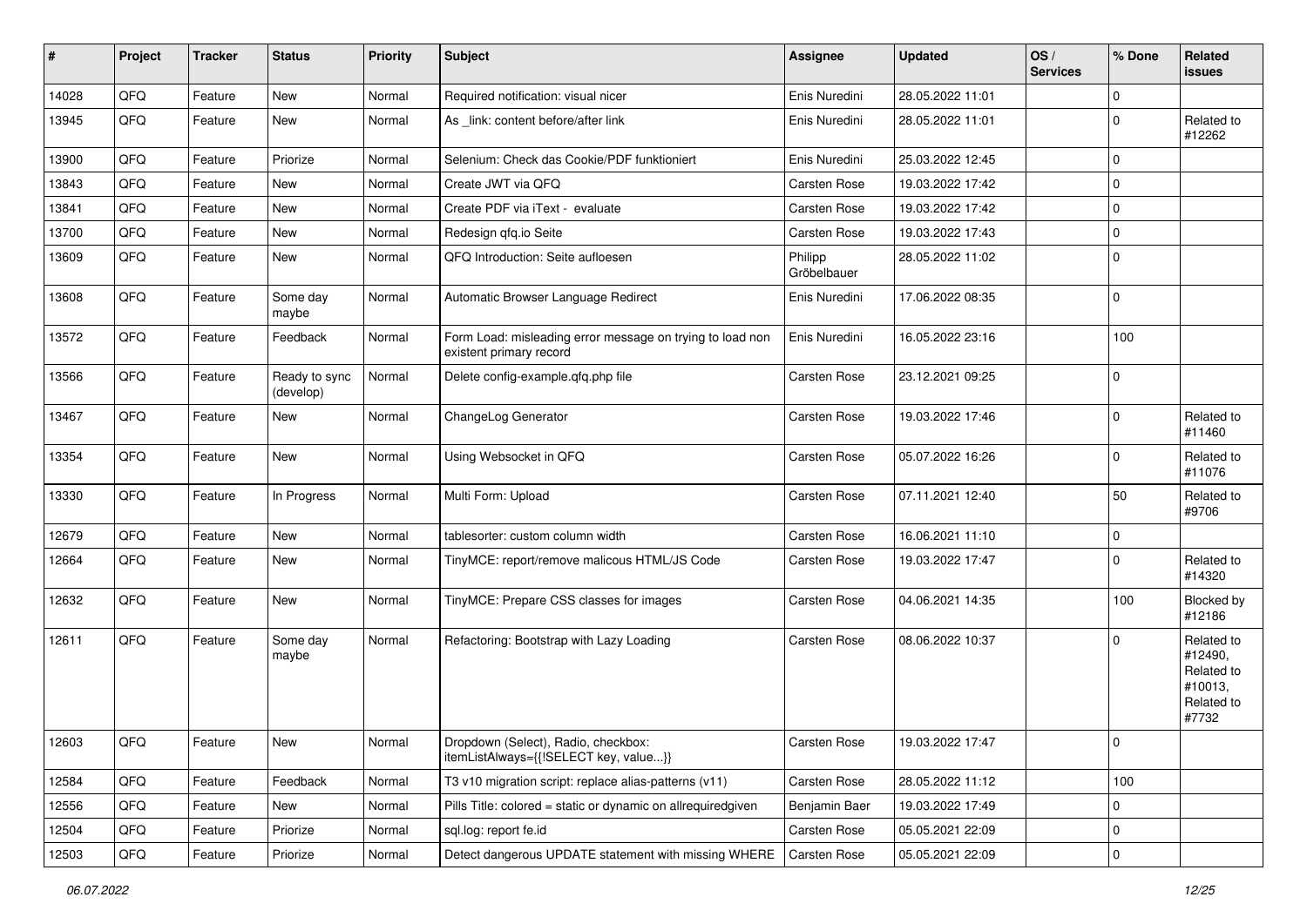| #     | Project | <b>Tracker</b> | <b>Status</b>     | <b>Priority</b> | <b>Subject</b>                                                                                                 | Assignee            | <b>Updated</b>   | OS/<br><b>Services</b> | % Done      | Related<br><b>issues</b>                                               |
|-------|---------|----------------|-------------------|-----------------|----------------------------------------------------------------------------------------------------------------|---------------------|------------------|------------------------|-------------|------------------------------------------------------------------------|
| 12490 | QFQ     | Feature        | <b>New</b>        | Normal          | Loading Plugins in QFQ - see what tinymce does. (lazy<br>loading)                                              | Benjamin Baer       | 08.06.2022 10:37 |                        | $\Omega$    | Related to<br>#12611,<br>Related to<br>#10013.<br>Related to<br>#7732  |
| 12480 | QFQ     | Feature        | <b>New</b>        | Normal          | If QFQ upgrade is running, block further request                                                               | Carsten Rose        | 03.05.2021 20:45 |                        | $\mathbf 0$ |                                                                        |
| 12477 | QFQ     | Feature        | <b>New</b>        | Normal          | Support for refactoring: Form, FormElement, diverse<br>Tabellen/Spalten, tt-content Records                    | <b>Carsten Rose</b> | 03.05.2021 20:45 |                        | $\mathbf 0$ |                                                                        |
| 12476 | QFQ     | Feature        | <b>New</b>        | Normal          | clearMe: a) should trigger 'dirty', b) sticky on textarea resize                                               | Benjamin Baer       | 04.01.2022 08:40 |                        | $\Omega$    | Related to<br>#9528                                                    |
| 12474 | QFQ     | Feature        | <b>New</b>        | Normal          | Check BaseConfigURL if it is given and the the last char is '/'                                                | Carsten Rose        | 03.05.2021 20:45 |                        | $\Omega$    |                                                                        |
| 12465 | QFQ     | Feature        | <b>New</b>        | Normal          | QFQ Function: use in FE to fill StoreRecord                                                                    | <b>Carsten Rose</b> | 05.05.2021 21:58 |                        | $\mathbf 0$ |                                                                        |
| 12452 | QFQ     | Feature        | Priorize          | Normal          | BaseURL: alsways with '/' at the end                                                                           | <b>Carsten Rose</b> | 19.06.2022 13:45 |                        | $\Omega$    | Related to<br>#10782                                                   |
| 12440 | QFQ     | Feature        | In Progress       | Normal          | Typo3 V10 upgrade (durchfuehren und testen)                                                                    | <b>Carsten Rose</b> | 21.03.2022 09:53 |                        | 50          | Related to<br>#12357,<br>Related to<br>#12067.<br>Related to<br>#10661 |
| 12439 | QFQ     | Feature        | In Progress       | Normal          | TinyMCE Paste from Word & Character Count/Limit                                                                | <b>Carsten Rose</b> | 05.05.2021 22:15 |                        | $\mathbf 0$ |                                                                        |
| 12413 | QFQ     | Feature        | <b>New</b>        | Normal          | STORE_TYPO3: enhance for {{be_users.email:T}},<br>{{fe users.email:T}}                                         | <b>Carsten Rose</b> | 03.05.2021 20:45 |                        | $\Omega$    | Related to<br>#12412,<br>Related to<br>#10012                          |
| 12412 | QFQ     | Feature        | New               | Normal          | Action/Escape qualifier 'e' (empty), '0': if given, an empty<br>string (or '0') will be treated as 'not found' | Carsten Rose        | 08.05.2021 09:40 |                        | $\Omega$    | Related to<br>#12413,<br>Related to<br>#10012                          |
| 12400 | QFQ     | Feature        | <b>New</b>        | Normal          | Tutorial ist in QFQ Doku, Wird in der Suche gefunden, es<br>gibt aber kein Menupunkt - Inhalt ueberpruefen     | <b>Carsten Rose</b> | 03.05.2021 20:45 |                        | $\mathbf 0$ |                                                                        |
| 12337 | QFQ     | Feature        | Some day<br>maybe | Normal          | Database.php: better caching                                                                                   | <b>Carsten Rose</b> | 16.09.2021 15:10 |                        | $\mathbf 0$ |                                                                        |
| 12330 | QFQ     | Feature        | <b>New</b>        | Normal          | Copy to input field / text area / TinyMCE                                                                      | <b>Carsten Rose</b> | 07.04.2021 09:01 |                        | $\mathbf 0$ |                                                                        |
| 12315 | QFQ     | Feature        | Some day<br>maybe | Normal          | Form History (Diffs) / Backups                                                                                 | Carsten Rose        | 16.09.2021 15:10 |                        | $\Omega$    |                                                                        |
| 12269 | QFQ     | Feature        | <b>New</b>        | Normal          | 2FA - Login                                                                                                    | <b>Carsten Rose</b> | 03.05.2021 20:45 |                        | $\mathbf 0$ |                                                                        |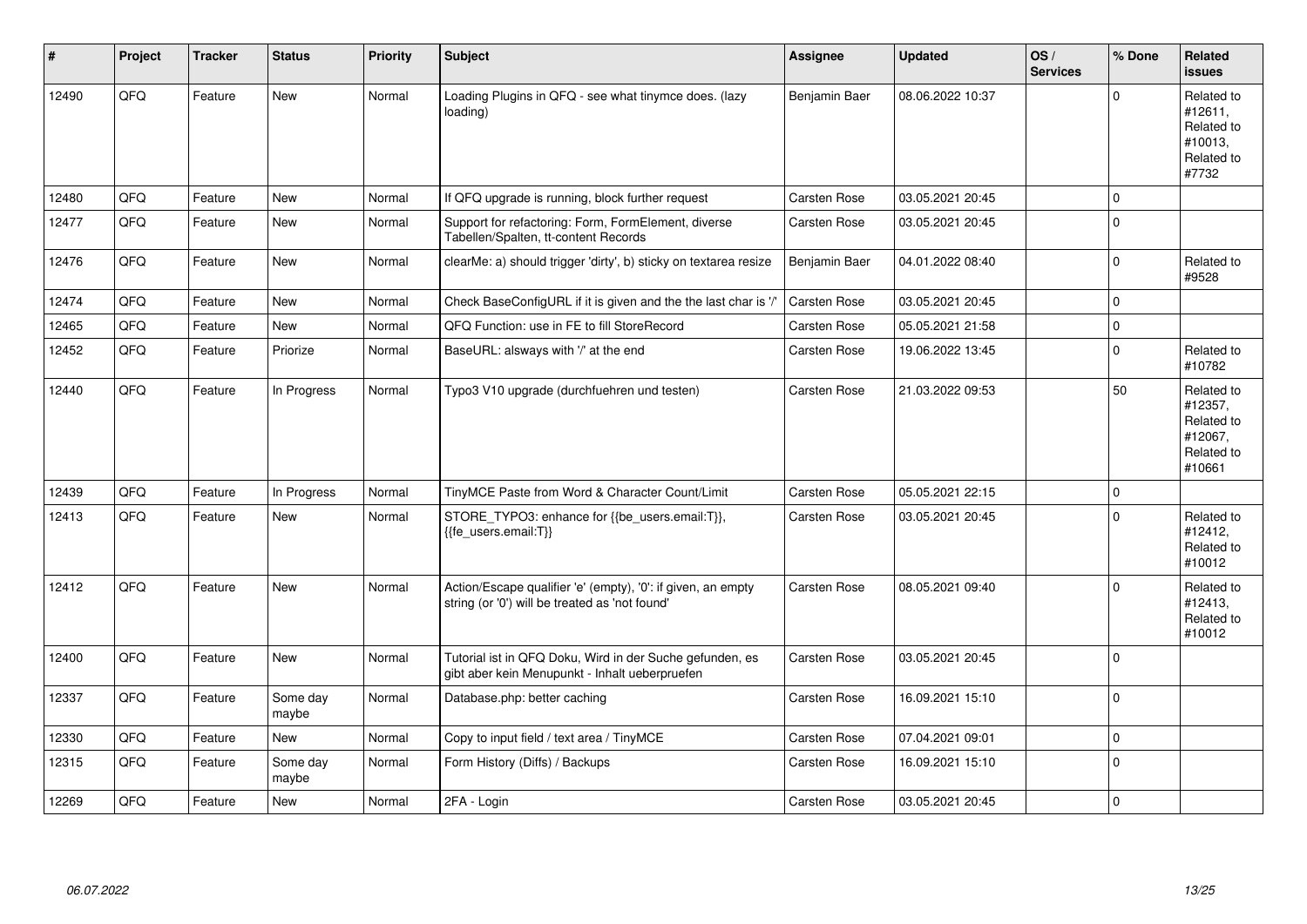| $\sharp$ | Project | <b>Tracker</b> | <b>Status</b> | <b>Priority</b> | <b>Subject</b>                                                                                       | <b>Assignee</b>                                        | <b>Updated</b>   | OS/<br><b>Services</b> | % Done      | Related<br><b>issues</b>                                                    |                      |
|----------|---------|----------------|---------------|-----------------|------------------------------------------------------------------------------------------------------|--------------------------------------------------------|------------------|------------------------|-------------|-----------------------------------------------------------------------------|----------------------|
| 12262    | QFQ     | Feature        | ToDo          | Normal          | Form buttons on top: more customable                                                                 | Enis Nuredini                                          | 17.06.2022 10:44 |                        | $\Omega$    | Related to<br>#13945, Has<br>duplicate<br>#4046, Has<br>duplicate<br>#10080 |                      |
| 12163    | QFQ     | Feature        | <b>New</b>    | Normal          | Checkbox: table wrap                                                                                 | <b>Carsten Rose</b>                                    | 03.05.2021 20:51 |                        | $\mathbf 0$ |                                                                             |                      |
| 12162    | QFQ     | Feature        | New           | Normal          | FE.type=sendmail: personalized mailing (several mails) via<br>template                               | Carsten Rose                                           | 03.05.2021 20:45 |                        | $\mathbf 0$ |                                                                             |                      |
| 12156    | QFQ     | Feature        | <b>New</b>    | Normal          | Form: Optional disable 'leave page'                                                                  |                                                        | 03.05.2021 20:45 |                        | $\mathbf 0$ |                                                                             |                      |
| 12146    | QFQ     | Feature        | New           | Normal          | Autocron Job: Anzeigen wann der naechste Job ausgefuehrt<br>wird, resp das er nicht ausgefuehrt wird | Carsten Rose                                           | 15.03.2021 15:23 |                        | $\mathbf 0$ |                                                                             |                      |
| 12135    | QFQ     | Feature        | <b>New</b>    | Normal          | Subrecord: Notiz                                                                                     |                                                        | 24.04.2021 16:58 |                        | $\mathbf 0$ |                                                                             |                      |
| 12119    | QFQ     | Feature        | New           | Normal          | AS paged: error message missing if there ist no 'r' argument.                                        | Carsten Rose                                           | 03.05.2021 20:51 |                        | $\mathbf 0$ |                                                                             |                      |
| 12109    | QFQ     | Feature        | <b>New</b>    | Normal          | Donwload Link: Plain, SIP, Persistent Link, Peristent SIP -<br>new notation                          | Carsten Rose                                           | 03.05.2021 20:45 |                        | $\mathbf 0$ | Related to<br>#12085                                                        |                      |
| 12039    | QFQ     | Feature        | New           | Normal          | Missing htmlSpecialChar() in pre processing on form submit                                           |                                                        | 18.02.2021 00:09 |                        | $\mathbf 0$ | Related to<br>#14320                                                        |                      |
| 12038    | QFQ     | Feature        | <b>New</b>    | Normal          | a) STORE_VAR: filenameOnlyStripUniq, b) SP:<br>QSTRIPUNIQ()                                          |                                                        | 17.02.2021 23:55 |                        | $\mathbf 0$ |                                                                             |                      |
| 12024    | QFQ     | Feature        | <b>New</b>    | Normal          | Excel Export: text columns by default decode<br>htmlspeciachar()                                     | Carsten Rose                                           | 17.02.2021 23:55 |                        | $\mathbf 0$ | Related to<br>#12022                                                        |                      |
| 12023    | QFQ     | Feature        | <b>New</b>    | Normal          | MySQL Stored Precdure: QDECODESPECIALCHAR()                                                          | Carsten Rose                                           | 16.02.2021 11:16 |                        | $\mathbf 0$ | Related to<br>#12022                                                        |                      |
| 11980    | QFQ     | Feature        | In Progress   | Normal          | protected verzeichnis MUSS geschützt werden                                                          | Carsten Rose                                           | 07.09.2021 13:30 |                        | $\mathbf 0$ |                                                                             |                      |
| 11955    | QFQ     | Feature        | New           | Normal          | subrecord: new title option to set <th> attributes - e.g. to<br/>customize tablesorter options.</th> | attributes - e.g. to<br>customize tablesorter options. | Carsten Rose     | 03.05.2021 20:47       |             | $\mathbf 0$                                                                 | Related to<br>#11775 |
| 11892    | QFQ     | Feature        | New           | Normal          | tablesorter: columns with links are hard to order - new<br>qualifier 'Y: <ord>'</ord>                | Enis Nuredini                                          | 23.03.2022 09:22 |                        | $\mathbf 0$ |                                                                             |                      |
| 11775    | QFQ     | Feature        | <b>New</b>    | Normal          | Subrecord Tooltip pro Feld                                                                           | Carsten Rose                                           | 18.12.2020 15:22 |                        | $\mathbf 0$ | Related to<br>#11955                                                        |                      |
| 11747    | QFQ     | Feature        | <b>New</b>    | Normal          | Maintenance Page with Redirect                                                                       | Carsten Rose                                           | 03.05.2021 20:47 |                        | $\mathbf 0$ | Related to<br>#11741                                                        |                      |
| 11716    | QFQ     | Feature        | New           | Normal          | Form an beliebiger Stelle im Report anzeigen                                                         |                                                        | 09.12.2020 09:47 |                        | $\mathbf 0$ |                                                                             |                      |
| 11702    | QFQ     | Feature        | New           | Normal          | HTML Special Char makes no sense for 'allbut' if '&' is<br>forbidden                                 | Carsten Rose                                           | 07.12.2021 16:35 |                        | $\pmb{0}$   | Related to<br>#5112,<br>Related to<br>#14320                                |                      |
| 11535    | QFG     | Feature        | New           | Normal          | Ability to create SQL columns in frontend QFQ forms                                                  |                                                        | 17.11.2020 12:11 |                        | $\mathbf 0$ |                                                                             |                      |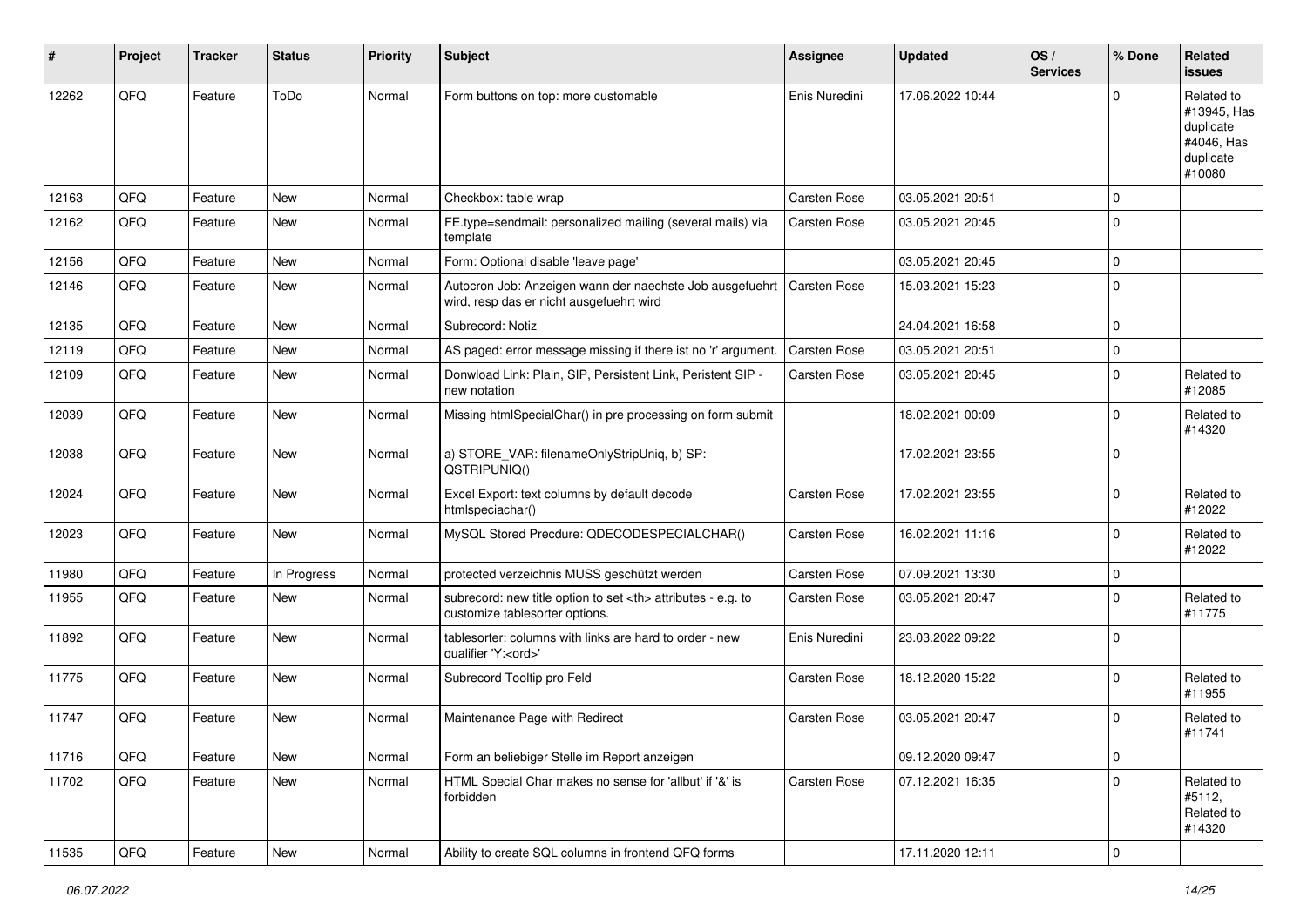| #     | Project | <b>Tracker</b> | <b>Status</b>     | <b>Priority</b> | <b>Subject</b>                                                       | <b>Assignee</b>     | <b>Updated</b>   | OS/<br><b>Services</b> | % Done      | <b>Related</b><br><b>issues</b> |
|-------|---------|----------------|-------------------|-----------------|----------------------------------------------------------------------|---------------------|------------------|------------------------|-------------|---------------------------------|
| 11534 | QFQ     | Feature        | <b>New</b>        | Normal          | Report: Action on selected rows - Table batchprocessing<br>feature   |                     | 18.11.2020 08:15 |                        | $\Omega$    |                                 |
| 11523 | QFQ     | Feature        | <b>New</b>        | Normal          | Mit dynamic Update erkennen, ob Upload gemacht wurde                 | Carsten Rose        | 13.11.2020 15:07 |                        | $\Omega$    | Related to<br>#9533             |
| 11516 | QFQ     | Feature        | <b>New</b>        | Normal          | Multi Page Form (Previous/Next Buttons)                              | <b>Carsten Rose</b> | 16.03.2021 17:52 |                        | $\mathbf 0$ |                                 |
| 11504 | QFQ     | Feature        | <b>New</b>        | Normal          | Dynamic Update: Button text update for 'Save',' Close' &<br>'Delete' | Carsten Rose        | 12.11.2020 23:44 |                        | $\Omega$    |                                 |
| 11460 | QFQ     | Feature        | <b>New</b>        | Normal          | Easier creation of changelog: gitchangelog                           | Carsten Rose        | 12.06.2021 10:20 |                        | $\mathbf 0$ | Related to<br>#13467            |
| 11323 | QFQ     | Feature        | Some day<br>maybe | Normal          | Report Frontend Editor Modal + Codemirror                            | <b>Carsten Rose</b> | 16.09.2021 15:10 |                        | $\mathbf 0$ | Related to<br>#11036            |
| 11322 | QFQ     | Feature        | Some day<br>maybe | Normal          | Form Element JSON - (multiline parameter field)                      | Carsten Rose        | 16.09.2021 15:10 |                        | $\mathbf 0$ |                                 |
| 11320 | QFQ     | Feature        | Priorize          | Normal          | Typo3 Version 10 support                                             | Carsten Rose        | 05.05.2021 22:09 |                        | $\Omega$    |                                 |
| 11217 | QFQ     | Feature        | Some day<br>maybe | Normal          | <b>Extend Script Functionality</b>                                   | <b>Carsten Rose</b> | 16.09.2021 15:10 |                        | $\Omega$    |                                 |
| 11080 | QFQ     | Feature        | <b>New</b>        | Normal          | Send MQTT messages                                                   | Carsten Rose        | 29.08.2020 19:49 |                        | $\mathbf 0$ |                                 |
| 11076 | QFQ     | Feature        | In Progress       | Normal          | SELECT  AS _websocket                                                | <b>Carsten Rose</b> | 30.08.2020 17:49 |                        | $\mathbf 0$ | Related to<br>#13354            |
| 11036 | QFQ     | Feature        | Some day<br>maybe | Normal          | inline report editor permissions                                     | <b>Carsten Rose</b> | 16.09.2021 15:09 |                        | $\Omega$    | Related to<br>#11323            |
| 10996 | QFQ     | Feature        | <b>New</b>        | Normal          | Download video via sip: no seek                                      | Carsten Rose        | 12.08.2020 14:18 |                        | $\mathbf 0$ |                                 |
| 10979 | QFQ     | Feature        | <b>New</b>        | Normal          | Ajax Calls an API - dataReport                                       | Carsten Rose        | 11.05.2022 12:15 |                        | $\mathbf 0$ |                                 |
| 10976 | QFQ     | Feature        | <b>New</b>        | Normal          | Excel Export Verbesserungen                                          | Carsten Rose        | 06.08.2020 10:56 |                        | $\mathbf 0$ |                                 |
| 10874 | QFQ     | Feature        | <b>New</b>        | Normal          | Erstellen eines Foreign Keys in der Tabelle "FormElement"            |                     | 13.07.2020 10:11 |                        | $\mathbf 0$ |                                 |
| 10819 | QFQ     | Feature        | <b>New</b>        | Normal          | Persistent SIP - second try                                          | Carsten Rose        | 29.06.2020 23:02 |                        | $\mathbf 0$ | Related to<br>#6261             |
| 10793 | QFQ     | Feature        | In Progress       | Normal          | Update NPM Packages                                                  | <b>Carsten Rose</b> | 07.09.2021 13:25 |                        | 30          |                                 |
| 10782 | QFQ     | Feature        | Feedback          | Normal          | Tiny MCE: Image Upload                                               | Enis Nuredini       | 16.05.2022 23:16 |                        | $\mathbf 0$ | Related to<br>#12452            |
| 10763 | QFQ     | Feature        | <b>New</b>        | Normal          | form accessed and submitted despite logout?                          |                     | 16.06.2020 11:43 |                        | $\mathbf 0$ |                                 |
| 10745 | QFQ     | Feature        | Some day<br>maybe | Normal          | Tablesorter Excel Export                                             | Carsten Rose        | 16.09.2021 15:09 |                        | $\Omega$    |                                 |
| 10738 | QFQ     | Feature        | Some day<br>maybe | Normal          | CORS headers for external API requests                               |                     | 10.06.2020 14:00 |                        | $\mathbf 0$ |                                 |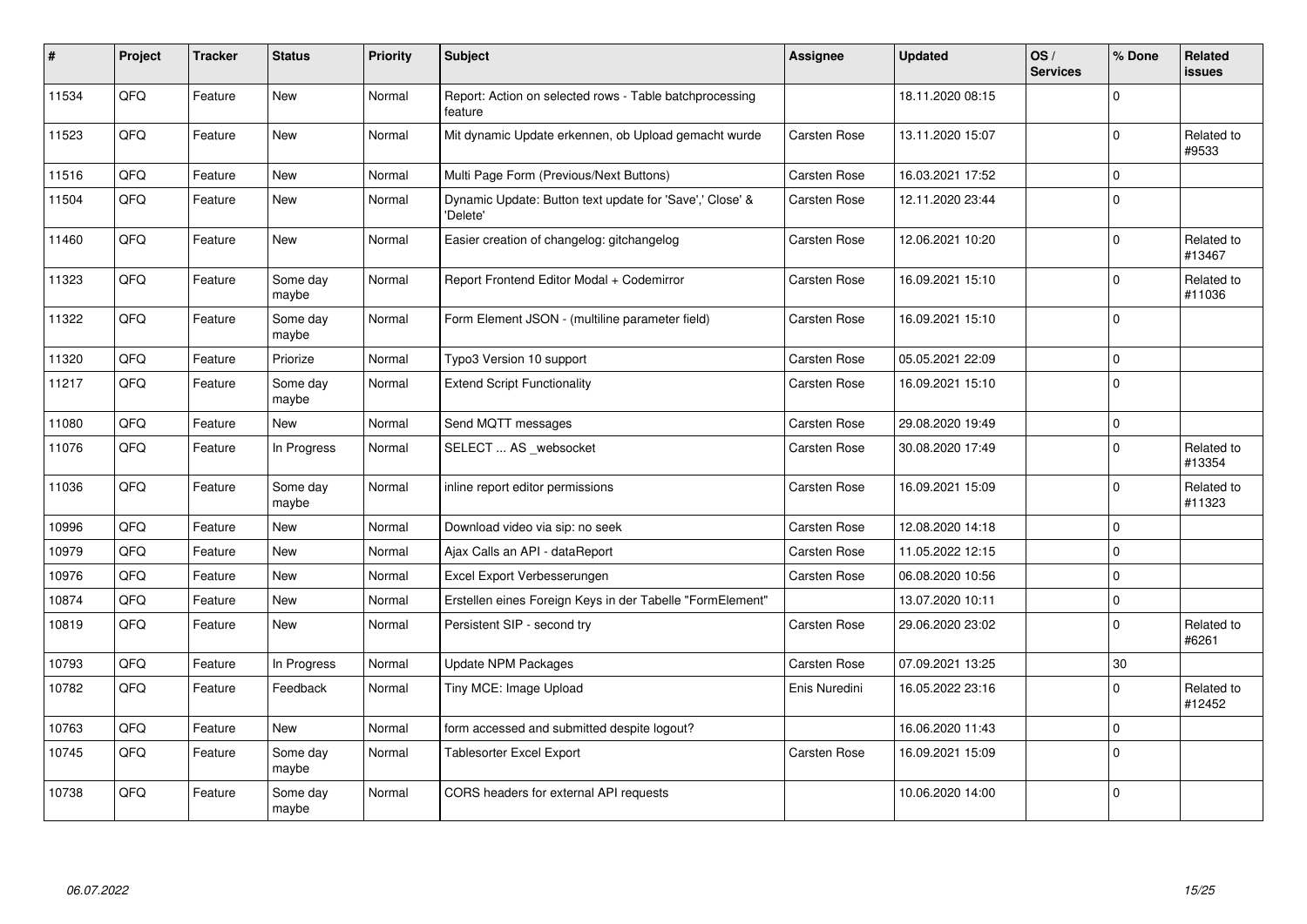| #     | Project | <b>Tracker</b> | <b>Status</b>     | Priority | <b>Subject</b>                                                                           | <b>Assignee</b>     | <b>Updated</b>   | OS/<br><b>Services</b> | % Done      | Related<br>issues                                                      |
|-------|---------|----------------|-------------------|----------|------------------------------------------------------------------------------------------|---------------------|------------------|------------------------|-------------|------------------------------------------------------------------------|
| 10716 | QFQ     | Feature        | Some day<br>maybe | Normal   | Business Logic mit Externen Skripten                                                     | Carsten Rose        | 16.09.2021 15:10 |                        | $\Omega$    | Related to<br>#10713,<br>Related to<br>#8217                           |
| 10714 | QFQ     | Feature        | <b>New</b>        | Normal   | multi Table Form                                                                         | Carsten Rose        | 16.03.2021 18:44 |                        | $\Omega$    |                                                                        |
| 10593 | QFQ     | Feature        | <b>New</b>        | Normal   | label2: text behind input element                                                        | Carsten Rose        | 16.05.2020 10:57 |                        | $\Omega$    |                                                                        |
| 10569 | QFQ     | Feature        | Priorize          | Normal   | link blank more safe                                                                     | Enis Nuredini       | 25.03.2022 12:44 |                        | $\mathbf 0$ |                                                                        |
| 10463 | QFQ     | Feature        | <b>New</b>        | Normal   | Report _link: expliztes setzen von HTML Tags (Bedarf fuer<br>'data-selenium' & 'id')     | Enis Nuredini       | 23.03.2022 09:23 |                        | $\Omega$    | Related to<br>#7648                                                    |
| 10443 | QFQ     | Feature        | In Progress       | Normal   | Konzept_api / _live                                                                      | Carsten Rose        | 07.05.2020 09:39 |                        | $\mathbf 0$ |                                                                        |
| 10384 | QFQ     | Feature        | <b>New</b>        | Normal   | Parameter Exchange QFQ Instances                                                         |                     | 07.05.2020 09:38 |                        | $\mathbf 0$ |                                                                        |
| 10345 | QFQ     | Feature        | <b>New</b>        | Normal   | Templates - Patterns QFQ Style                                                           |                     | 03.05.2021 21:01 |                        | $\Omega$    | Related to<br>#10713                                                   |
| 10124 | QFQ     | Feature        | Feedback          | Normal   | qfq AAI-Login                                                                            | Karin Niffeler      | 07.05.2020 09:36 |                        | $\mathbf 0$ |                                                                        |
| 10119 | QFQ     | Feature        | <b>New</b>        | Normal   | Dropdown (selectlist) & TypeAhead: format and catagorize<br>list                         | Carsten Rose        | 07.05.2020 09:36 |                        | $\Omega$    |                                                                        |
| 10116 | QFQ     | Feature        | Some day<br>maybe | Normal   | TypeAhead: Tag - show inside 'input' element                                             | Carsten Rose        | 16.09.2021 15:09 |                        | $\mathbf 0$ |                                                                        |
| 10115 | QFQ     | Feature        | <b>New</b>        | Normal   | TypeAhead: static list                                                                   | Carsten Rose        | 26.02.2020 16:42 |                        | 100         |                                                                        |
| 10095 | QFQ     | Feature        | Some day<br>maybe | Normal   | Generic Gitlab Integration into QFQ                                                      | Carsten Rose        | 16.09.2021 15:10 |                        | $\Omega$    |                                                                        |
| 10080 | QFQ     | Feature        | New               | Normal   | Popup on 'save' / 'close': configure dialog (answer<br>yes/no/cancle/)                   | Carsten Rose        | 28.03.2021 20:52 |                        | $\Omega$    | Is duplicate<br>of #12262                                              |
| 10015 | QFQ     | Feature        | Priorize          | Normal   | Monospace in Textarea                                                                    | Carsten Rose        | 03.02.2020 13:40 |                        | $\mathbf 0$ |                                                                        |
| 10014 | QFQ     | Feature        | <b>New</b>        | Normal   | Manual.rst: describe behaviour and process order of<br>fillStoreVar, slaveId, sqlBefore, | <b>Carsten Rose</b> | 01.02.2020 22:31 |                        | $\Omega$    |                                                                        |
| 10013 | QFQ     | Feature        | Some day<br>maybe | Normal   | FE.typ=editor: CodeMirror                                                                | <b>Carsten Rose</b> | 08.06.2022 10:37 |                        | $\Omega$    | Related to<br>#12611.<br>Related to<br>#12490,<br>Related to<br>#7732  |
| 10012 | QFQ     | Feature        | Priorize          | Normal   | redirectAllMailTo: {{beEmail:T}}                                                         | <b>Carsten Rose</b> | 08.05.2021 09:54 |                        | $\Omega$    | Related to<br>#12412,<br>Related to<br>#12413,<br>Related to<br>#10011 |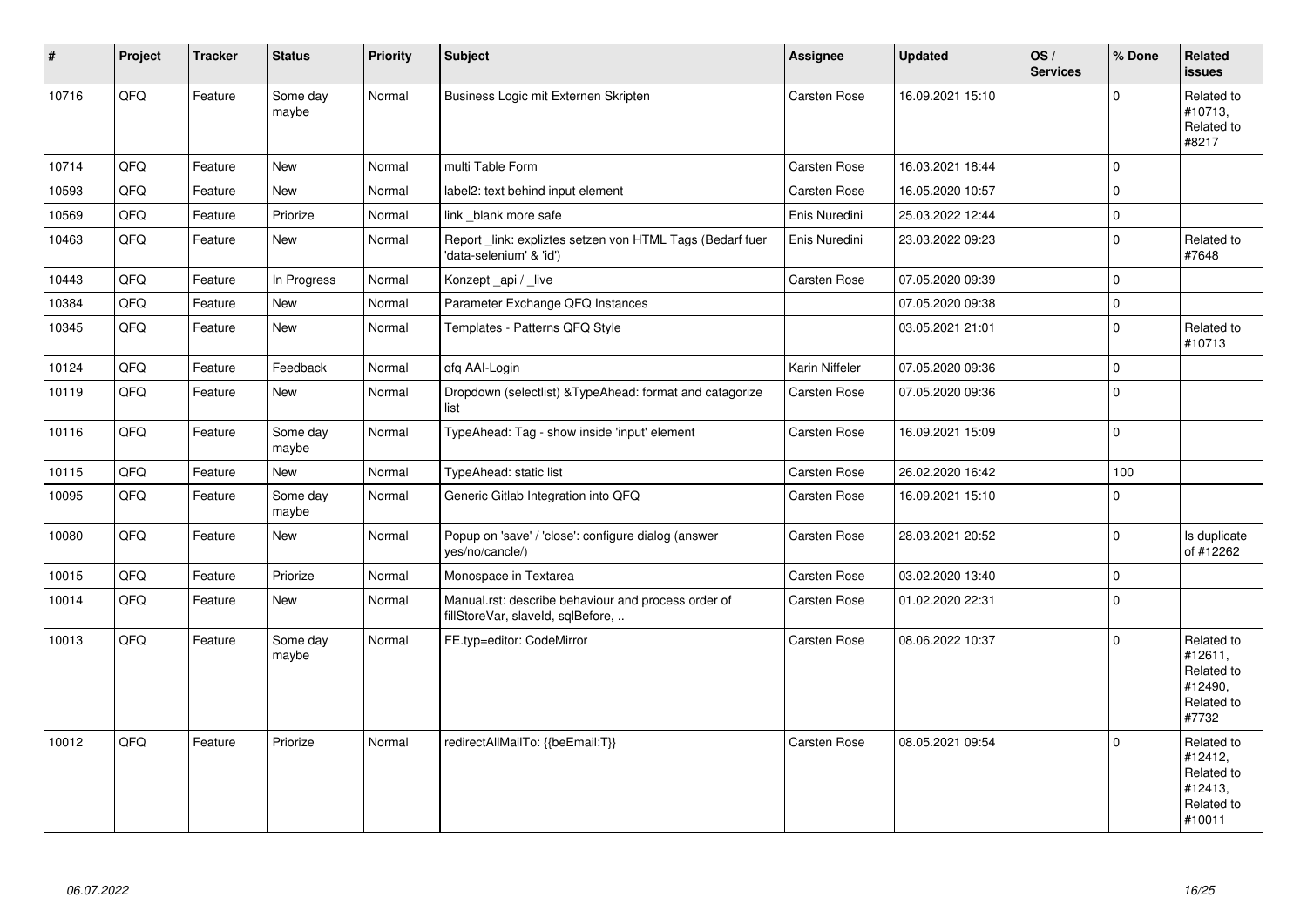| #     | <b>Project</b> | <b>Tracker</b> | <b>Status</b>     | <b>Priority</b> | <b>Subject</b>                                                                                                                        | <b>Assignee</b>     | <b>Updated</b>   | OS/<br><b>Services</b> | % Done      | <b>Related</b><br>issues                                             |
|-------|----------------|----------------|-------------------|-----------------|---------------------------------------------------------------------------------------------------------------------------------------|---------------------|------------------|------------------------|-------------|----------------------------------------------------------------------|
| 10011 | QFQ            | Feature        | Priorize          | Normal          | Offer new STORE TYPO3 Variable 'beUser', 'beEmail'                                                                                    | <b>Carsten Rose</b> | 08.05.2021 09:51 |                        | $\Omega$    | Related to<br>#10012,<br>Related to<br>#12511                        |
| 10005 | QFQ            | Feature        | Priorize          | Normal          | Report / special column name:  AS _calendar                                                                                           | <b>Carsten Rose</b> | 03.06.2020 17:28 |                        | $\Omega$    |                                                                      |
| 10003 | QFQ            | Feature        | Priorize          | Normal          | fieldset: stronger visualize group                                                                                                    | Benjamin Baer       | 12.02.2020 08:13 |                        | $\mathbf 0$ |                                                                      |
| 9983  | QFQ            | Feature        | New               | Normal          | Report Notation: new keyword 'range'                                                                                                  | Carsten Rose        | 01.02.2020 15:55 |                        | $\Omega$    |                                                                      |
| 9968  | QFQ            | Feature        | Priorize          | Normal          | Tooltip in Links for Developer                                                                                                        | Carsten Rose        | 01.02.2020 23:17 |                        | $\Omega$    |                                                                      |
| 9928  | QFQ            | Feature        | Priorize          | Normal          | SpecialColumnName: a) Deprecated: ' AS "_+tag " ', b)<br>New: ' AS "_ <tag1><tag2>"'</tag2></tag1>                                    | <b>Carsten Rose</b> | 01.02.2020 23:17 |                        | $\mathbf 0$ | Related to<br>#9929                                                  |
| 9927  | QFQ            | Feature        | New               | Normal          | QFQ Update: a) Update nur machen wenn BE User<br>eingeloggt ist., b) Bei Fehler genaue Meldung welcher<br>Updateschritt Probleme hat. | <b>Carsten Rose</b> | 22.01.2020 12:59 |                        | $\Omega$    |                                                                      |
| 9900  | QFQ            | Feature        | Priorize          | Normal          | Generic API Call: tt-content record >> JSON                                                                                           | <b>Carsten Rose</b> | 01.02.2020 10:13 |                        | $\Omega$    |                                                                      |
| 9853  | QFQ            | Feature        | New               | Normal          | Check das SQL / QFQ / Mail Logfile geschrieben wird                                                                                   |                     | 09.01.2020 11:15 |                        | $\Omega$    |                                                                      |
| 9811  | QFQ            | Feature        | New               | Normal          | Report: tag every n'th row                                                                                                            | <b>Carsten Rose</b> | 01.02.2020 23:22 |                        | $\Omega$    |                                                                      |
| 9781  | QFQ            | Feature        | New               | Normal          | Button: CSS class to make buttons smaller                                                                                             | <b>Carsten Rose</b> | 01.02.2020 23:22 |                        | $\mathbf 0$ |                                                                      |
| 9777  | QFQ            | Feature        | New               | Normal          | Logging QFQ Variables                                                                                                                 | Carsten Rose        | 16.12.2019 17:17 |                        | 0           |                                                                      |
| 9707  | QFQ            | Feature        | New               | Normal          | SIP security: encode pageld and check pageld on decode                                                                                | <b>Carsten Rose</b> | 01.02.2020 23:22 |                        | $\Omega$    |                                                                      |
| 9706  | QFQ            | Feature        | New               | Normal          | Multi File Upload (hidden template group)                                                                                             | <b>Carsten Rose</b> | 01.02.2020 23:22 |                        | $\Omega$    | Related to<br>#7521,<br>Related to<br>#5562,<br>Related to<br>#13330 |
| 9704  | QFQ            | Feature        | Some day<br>maybe | Normal          | Thumbnails Generieren beim Splitten von PDF Files                                                                                     | <b>Carsten Rose</b> | 11.12.2019 16:01 |                        | $\Omega$    |                                                                      |
| 9668  | QFQ            | Feature        | Priorize          | Normal          | Form.mode: rename 'hidden' to 'hide'                                                                                                  | Carsten Rose        | 05.05.2021 22:14 |                        | $\Omega$    | Related to<br>#6437                                                  |
| 9602  | QFQ            | Feature        | <b>New</b>        | Normal          | Form definition as JSON                                                                                                               | Carsten Rose        | 01.02.2020 23:21 |                        | $\Omega$    | Related to<br>#9600                                                  |
| 9579  | QFQ            | Feature        | Some day<br>maybe | Normal          | Multiform with Process Row                                                                                                            | <b>Carsten Rose</b> | 11.12.2019 16:01 |                        | $\mathbf 0$ |                                                                      |
| 9537  | QFQ            | Feature        | <b>New</b>        | Normal          | FormEditor: Edit fieldset in FrontEnd                                                                                                 | Carsten Rose        | 01.02.2020 23:22 |                        | $\mathbf 0$ |                                                                      |
| 9394  | QFQ            | Feature        | Priorize          | Normal          | REST: allow for non numerical ids in get requests                                                                                     | Carsten Rose        | 05.05.2021 22:10 |                        | $\mathbf 0$ |                                                                      |
| 9352  | QFQ            | Feature        | New               | Normal          | FE 'Native' fire slaveld, sqlAfter, sqlIns                                                                                            | Carsten Rose        | 01.02.2020 23:22 |                        | $\mathbf 0$ |                                                                      |
| 9348  | QFQ            | Feature        | New               | Normal          | defaultThumbnailSize: pre render thumbnails                                                                                           | Carsten Rose        | 12.06.2021 09:05 |                        | 0           |                                                                      |
| 9346  | QFQ            | Feature        | Priorize          | Normal          | beforeSave: check if an upload is given                                                                                               | Carsten Rose        | 11.06.2021 21:18 |                        | $\mathbf 0$ |                                                                      |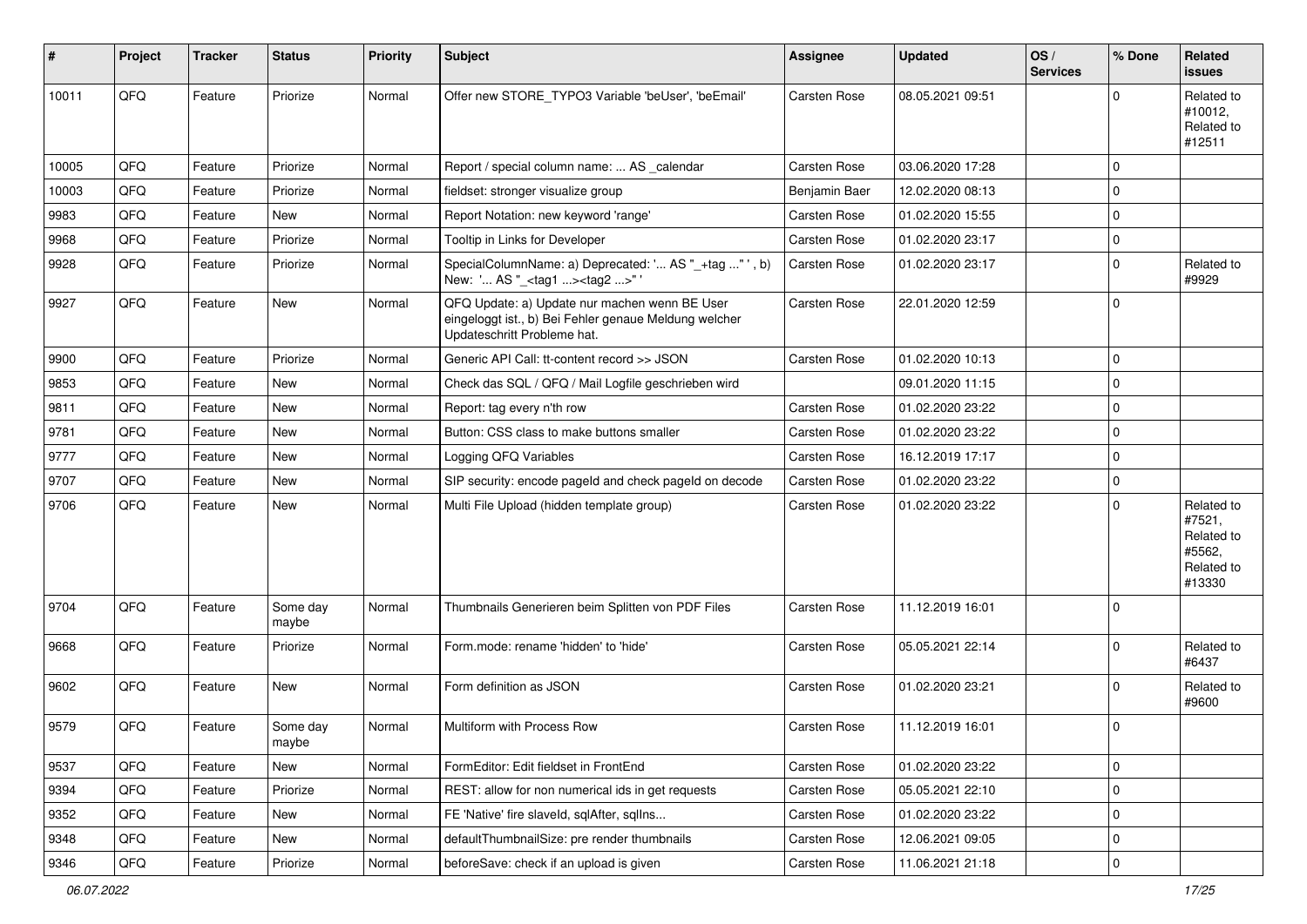| ∦    | Project | <b>Tracker</b> | <b>Status</b>     | <b>Priority</b> | <b>Subject</b>                                                                                         | <b>Assignee</b>     | <b>Updated</b>   | OS/<br><b>Services</b> | % Done      | Related<br><b>issues</b> |
|------|---------|----------------|-------------------|-----------------|--------------------------------------------------------------------------------------------------------|---------------------|------------------|------------------------|-------------|--------------------------|
| 9221 | QFQ     | Feature        | New               | Normal          | typeAhead: Zeichenlimite ausschalten                                                                   | Carsten Rose        | 29.06.2022 22:36 |                        | $\mathbf 0$ |                          |
| 9208 | QFQ     | Feature        | <b>New</b>        | Normal          | Manage 'recent' records                                                                                | <b>Carsten Rose</b> | 01.02.2020 23:22 |                        | $\mathbf 0$ |                          |
| 9136 | QFQ     | Feature        | New               | Normal          | Create ZIP files with dynamic PDFs                                                                     | Carsten Rose        | 01.02.2020 23:22 |                        | $\mathbf 0$ |                          |
| 9135 | QFQ     | Feature        | Priorize          | Normal          | Progress Bar generic / replace old hourglass download<br>popup                                         | Benjamin Baer       | 03.01.2022 07:43 |                        | $\mathbf 0$ |                          |
| 9130 | QFQ     | Feature        | Some day<br>maybe | Normal          | tablesorter: Automatic Row numbering / Zeilenummer                                                     | Benjamin Baer       | 01.02.2020 23:22 |                        | $\mathbf 0$ |                          |
| 9129 | QFQ     | Feature        | New               | Normal          | sqlValidate: Message as notification, not as error                                                     | Carsten Rose        | 01.02.2020 23:22 |                        | $\mathbf 0$ | Related to<br>#9128      |
| 9128 | QFQ     | Feature        | <b>New</b>        | Normal          | Error Message: not replaced variables- a) replace back to<br>'{{', b) underline                        | Carsten Rose        | 01.02.2020 23:22 |                        | $\mathbf 0$ | Related to<br>#9129      |
| 8975 | QFQ     | Feature        | <b>New</b>        | Normal          | Report Notation: 2.0                                                                                   | <b>Carsten Rose</b> | 01.02.2020 23:22 |                        | $\mathbf 0$ | Related to<br>#8963      |
| 8963 | QFQ     | Feature        | Priorize          | Normal          | Setting values in a store: flexible way                                                                | Carsten Rose        | 05.05.2021 22:10 |                        | $\mathbf 0$ | Related to<br>#8975      |
| 8894 | QFQ     | Feature        | Some day<br>maybe | Normal          | Documentation Tags Usable in QFQ Application                                                           | Carsten Rose        | 11.12.2019 16:01 |                        | $\mathbf 0$ |                          |
| 8892 | QFQ     | Feature        | Some day<br>maybe | Normal          | Display and Edit SQL Comments in Form Editor                                                           | Carsten Rose        | 11.12.2019 16:01 |                        | $\mathbf 0$ |                          |
| 8806 | QFQ     | Feature        | <b>New</b>        | Normal          | SQL Function nl2br                                                                                     | <b>Carsten Rose</b> | 01.02.2020 23:22 |                        | $\mathbf 0$ |                          |
| 8719 | QFQ     | Feature        | <b>New</b>        | Normal          | extraButtonLock: add support for 0/1                                                                   | Carsten Rose        | 01.02.2020 23:22 |                        | $\mathbf 0$ |                          |
| 8702 | QFQ     | Feature        | New               | Normal          | Load Record which is locked: missing user info                                                         | Carsten Rose        | 11.12.2019 16:16 |                        | $\mathbf 0$ | Related to<br>#9789      |
| 8586 | QFQ     | Feature        | Some day<br>maybe | Normal          | QFQ: Enhance Error message for 'record not found'                                                      | Carsten Rose        | 16.09.2021 15:10 |                        | $\mathbf 0$ |                          |
| 8585 | QFQ     | Feature        | Priorize          | Normal          | Enhance Error message for 'unknown form'                                                               | Carsten Rose        | 01.02.2020 10:13 |                        | $\mathbf 0$ |                          |
| 8584 | QFQ     | Feature        | Priorize          | Normal          | FE 'Action' - never assign to Container (except Template<br>Group)                                     | Carsten Rose        | 01.02.2020 10:13 |                        | $\mathbf 0$ |                          |
| 8522 | QFQ     | Feature        | Some day<br>maybe | Normal          | build QFQ - npm warnings                                                                               | Benjamin Baer       | 01.02.2020 23:19 |                        | 50          |                          |
| 8520 | QFQ     | Feature        | Some day<br>maybe | Normal          | Bring QFQ to Composer                                                                                  | Carsten Rose        | 16.09.2021 15:10 |                        | $\mathbf 0$ |                          |
| 8336 | QFQ     | Feature        | New               | Normal          | Form > modified > Close New: a) Optional disable popup, b)<br>custom text, c) mode on save: close stay | Carsten Rose        | 01.02.2020 23:22 |                        | $\mathbf 0$ | Related to<br>#8335      |
| 8277 | QFQ     | Feature        | Priorize          | Normal          | fe.parameter.default=                                                                                  | Carsten Rose        | 01.02.2020 23:17 |                        | $\mathbf 0$ | Related to<br>#8113      |
| 8217 | QFQ     | Feature        | New               | Normal          | if-elseif-else construct                                                                               | Carsten Rose        | 16.03.2021 18:41 |                        | $\mathbf 0$ | Related to<br>#10716     |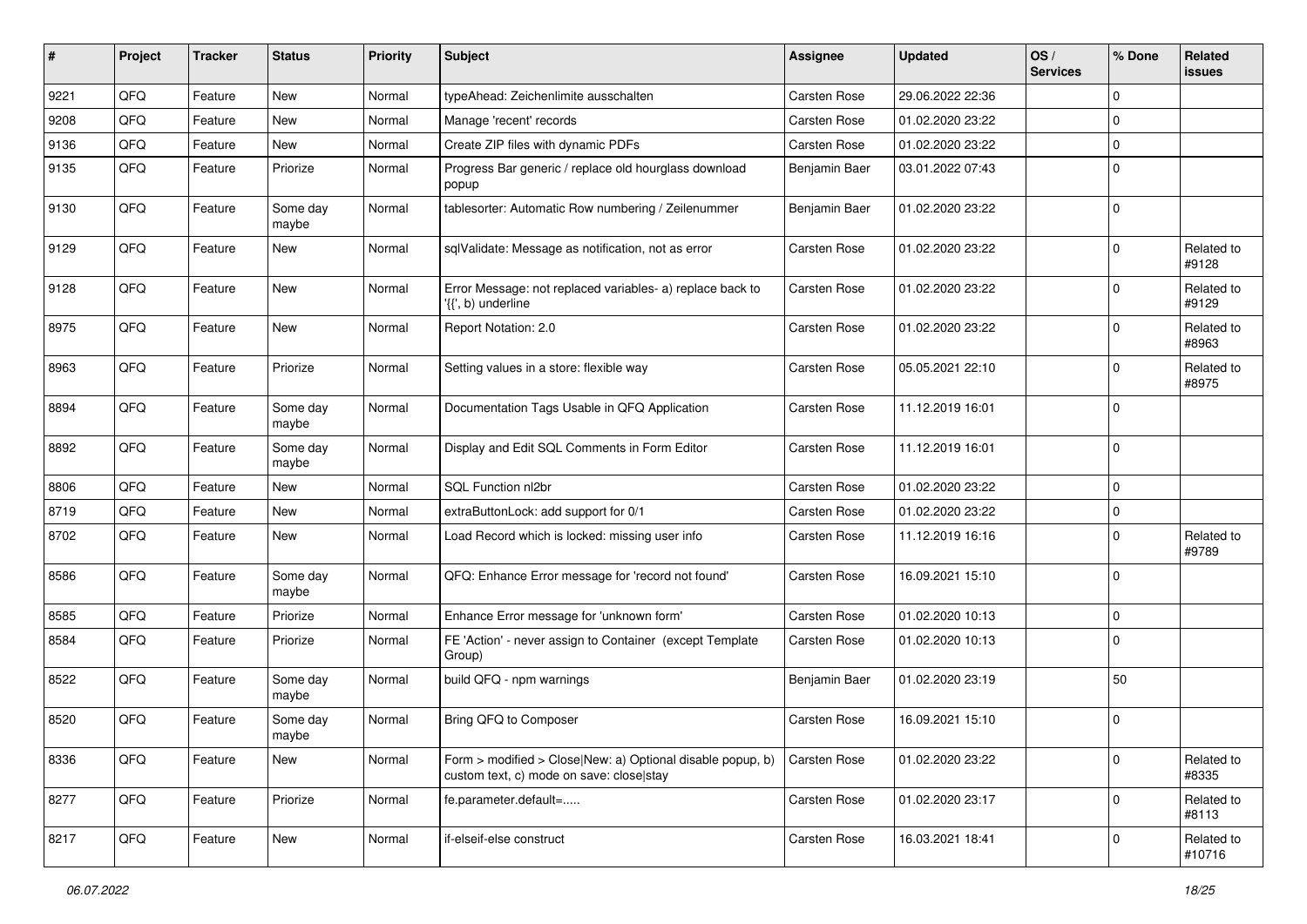| $\vert$ # | Project | <b>Tracker</b> | <b>Status</b>     | <b>Priority</b> | <b>Subject</b>                                                             | Assignee            | <b>Updated</b>   | OS/<br><b>Services</b> | % Done      | <b>Related</b><br><b>issues</b>                                        |
|-----------|---------|----------------|-------------------|-----------------|----------------------------------------------------------------------------|---------------------|------------------|------------------------|-------------|------------------------------------------------------------------------|
| 8187      | QFQ     | Feature        | <b>New</b>        | Normal          | Subrecord: enable/hide new button - make new/edit/delete<br>customizeable. | <b>Carsten Rose</b> | 06.03.2021 18:44 |                        | $\mathbf 0$ | Related to<br>#11326                                                   |
| 8101      | QFQ     | Feature        | Some day<br>maybe | Normal          | Password hash: support further hashing methods                             | Carsten Rose        | 16.09.2021 15:10 |                        | $\mathbf 0$ |                                                                        |
| 8089      | QFQ     | Feature        | New               | Normal          | Copy/Paste for FormElements                                                | Carsten Rose        | 01.02.2020 23:22 |                        | $\Omega$    |                                                                        |
| 8056      | QFQ     | Feature        | Some day<br>maybe | Normal          | Termin Organisation (Reservation)                                          |                     | 01.02.2020 23:19 |                        | $\mathbf 0$ | Related to<br>#8658                                                    |
| 8044      | QFQ     | Feature        | Priorize          | Normal          | Transaction: a) Form, b) Report                                            | <b>Carsten Rose</b> | 05.05.2021 22:14 |                        | $\Omega$    | Related to<br>#8043                                                    |
| 8034      | QFQ     | Feature        | Priorize          | Normal          | FormElement 'data': 22.22.2222 should not be accepted                      | <b>Carsten Rose</b> | 01.02.2020 10:13 |                        | $\mathbf 0$ |                                                                        |
| 7965      | QFQ     | Feature        | Priorize          | Normal          | Input type 'text' with visual format - currency                            | Benjamin Baer       | 03.01.2022 07:45 |                        | $\mathbf 0$ |                                                                        |
| 7924      | QFQ     | Feature        | New               | Normal          | Radio/Checkbox with Tooltip                                                | Carsten Rose        | 01.02.2020 23:22 |                        | $\mathbf 0$ |                                                                        |
| 7921      | QFQ     | Feature        | Some day<br>maybe | Normal          | Rest API Export: URL kuerzer machen                                        |                     | 01.02.2020 23:19 |                        | $\mathbf 0$ |                                                                        |
| 7920      | QFQ     | Feature        | New               | Normal          | FE: Syntax Highlight, Zeinlenumbruch                                       | <b>Carsten Rose</b> | 01.02.2020 10:03 |                        | $\mathbf 0$ |                                                                        |
| 7812      | QFQ     | Feature        | <b>New</b>        | Normal          | FE 'Subrecord' - new option 'subrecordShowFilter',<br>'subrecordPaging'    | Carsten Rose        | 01.02.2020 23:22 |                        | $\mathbf 0$ |                                                                        |
| 7732      | QFQ     | Feature        | Some day<br>maybe | Normal          | Javascript: Lazy Loading der add on libs                                   | Benjamin Baer       | 08.06.2022 10:38 |                        | $\mathbf 0$ | Related to<br>#12611,<br>Related to<br>#12490,<br>Related to<br>#10013 |
| 7730      | QFQ     | Feature        | Priorize          | Normal          | SELECT Box: title in between                                               | Benjamin Baer       | 01.02.2020 23:22 |                        | $\mathbf 0$ |                                                                        |
| 7683      | QFQ     | Feature        | <b>New</b>        | Normal          | Special column names in '{{ SELECT  AS _link }}' should<br>be detected     | <b>Carsten Rose</b> | 01.02.2020 23:21 |                        | $\Omega$    |                                                                        |
| 7681      | QFQ     | Feature        | <b>New</b>        | Normal          | Optional switch off 'check for modified record'                            | Carsten Rose        | 01.02.2020 23:21 |                        | $\mathbf 0$ |                                                                        |
| 7660      | QFQ     | Feature        | <b>New</b>        | Normal          | IMAP: import mails to DB, move / delete mails                              | <b>Carsten Rose</b> | 01.02.2020 09:52 |                        | $\Omega$    |                                                                        |
| 7630      | QFQ     | Feature        | Priorize          | Normal          | detailed error message for simple upload                                   | <b>Carsten Rose</b> | 01.02.2020 10:13 |                        | $\mathbf 0$ |                                                                        |
| 7522      | QFQ     | Feature        | Priorize          | Normal          | Inserting default index.html to folder (Avoid Apache Indexing)             | <b>Carsten Rose</b> | 01.02.2020 10:13 |                        | $\mathbf 0$ |                                                                        |
| 7521      | QFQ     | Feature        | New               | Normal          | TemplateGroup: fe.type=upload                                              | <b>Carsten Rose</b> | 01.02.2020 23:21 |                        | $\mathbf 0$ | Related to<br>#9706                                                    |
| 7520      | QFQ     | Feature        | <b>New</b>        | Normal          | QR Code:  AS _qr ( AS _link)                                               | <b>Carsten Rose</b> | 01.02.2020 23:22 |                        | $\mathbf 0$ |                                                                        |
| 7519      | QFQ     | Feature        | New               | Normal          | Select: Multi                                                              | <b>Carsten Rose</b> | 01.02.2020 23:22 |                        | $\mathbf 0$ |                                                                        |
| 7481      | QFQ     | Feature        | <b>New</b>        | Normal          | Detect 'BaseUrl' automatically                                             | <b>Carsten Rose</b> | 01.02.2020 23:21 |                        | $\mathbf 0$ |                                                                        |
| 7480      | QFQ     | Feature        | New               | Normal          | Record History (Undo / Redo)                                               | Carsten Rose        | 11.12.2019 16:16 |                        | $\Omega$    | Related to<br>#2361                                                    |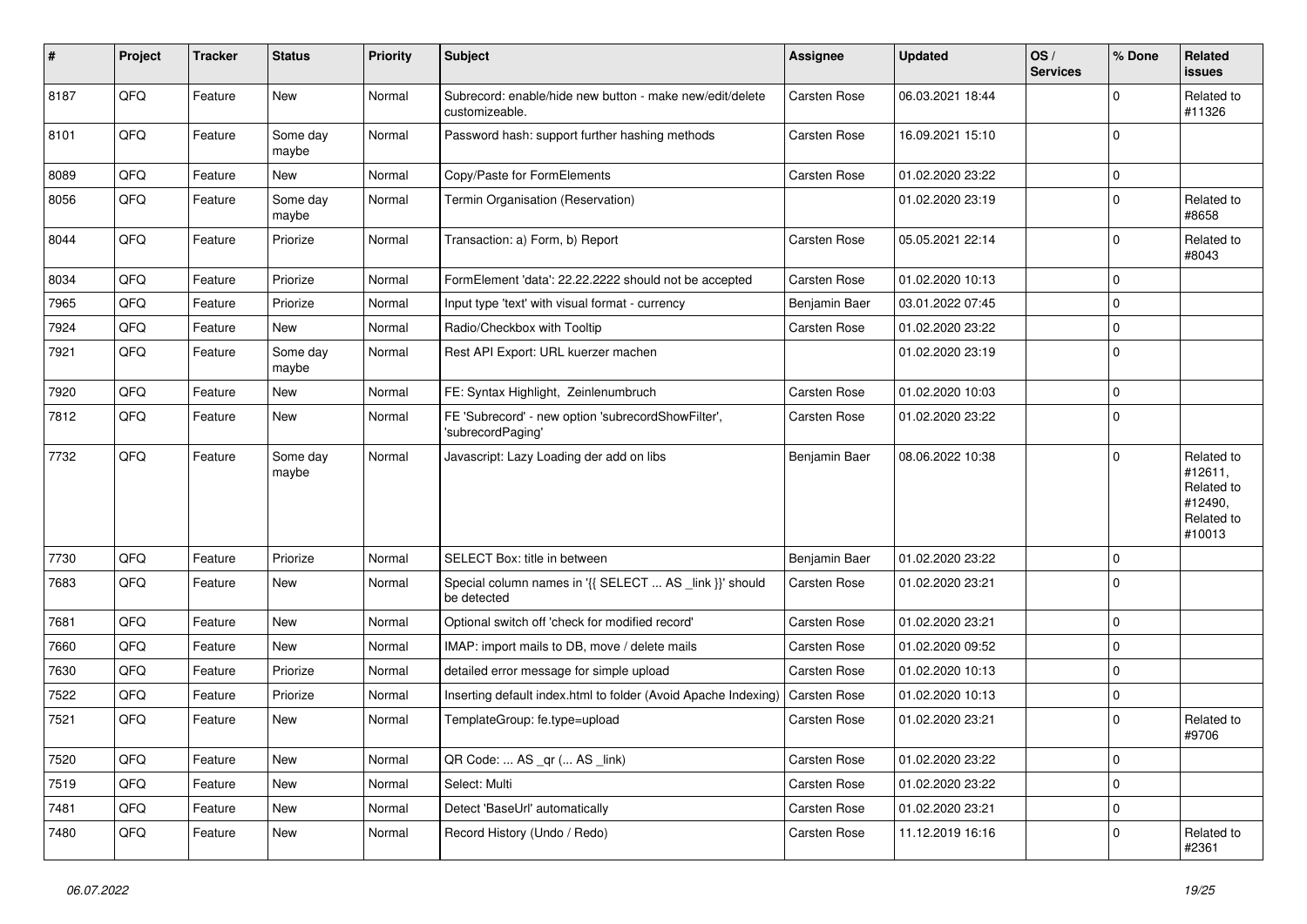| #    | Project | <b>Tracker</b> | <b>Status</b>     | <b>Priority</b> | <b>Subject</b>                                                                                 | <b>Assignee</b>     | <b>Updated</b>   | OS/<br><b>Services</b> | % Done      | <b>Related</b><br><b>issues</b> |
|------|---------|----------------|-------------------|-----------------|------------------------------------------------------------------------------------------------|---------------------|------------------|------------------------|-------------|---------------------------------|
| 7453 | QFQ     | Feature        | Some day<br>maybe | Normal          | import / export forms QFQ                                                                      | <b>Carsten Rose</b> | 16.09.2021 15:10 |                        | $\mathbf 0$ |                                 |
| 7452 | QFQ     | Feature        | Some day<br>maybe | Normal          | automate deployment new QFQ version                                                            | <b>Carsten Rose</b> | 16.09.2021 15:10 |                        | $\mathbf 0$ |                                 |
| 7342 | QFQ     | Feature        | New               | Normal          | add content = hide_this                                                                        | Carsten Rose        | 01.02.2020 23:21 |                        | 0           |                                 |
| 7336 | QFQ     | Feature        | Some day<br>maybe | Normal          | PDF Upload: disallow PDFs with specific Meta information                                       | <b>Carsten Rose</b> | 11.12.2019 16:01 |                        | $\mathbf 0$ |                                 |
| 7290 | QFQ     | Feature        | Priorize          | Normal          | FormEditor: title as textarea if LEN(title)>60                                                 | Carsten Rose        | 01.02.2020 10:13 |                        | $\mathbf 0$ | Blocked by<br>#7682             |
| 7280 | QFQ     | Feature        | New               | Normal          | recently used table                                                                            | Carsten Rose        | 01.02.2020 23:21 |                        | $\mathbf 0$ |                                 |
| 7278 | QFQ     | Feature        | Some day<br>maybe | Normal          | Form: Wert vordefinieren der immer gesetzt wird                                                |                     | 02.05.2021 09:27 |                        | $\mathbf 0$ |                                 |
| 7239 | QFQ     | Feature        | New               | Normal          | TinyMCE: html tag whitelist                                                                    | <b>Carsten Rose</b> | 01.02.2020 23:21 |                        | $\mathbf 0$ | Related to<br>#14320            |
| 7229 | QFQ     | Feature        | Some day<br>maybe | Normal          | New FormElement.type: Button                                                                   |                     | 01.02.2021 12:32 |                        | $\mathbf 0$ |                                 |
| 7217 | QFQ     | Feature        | Priorize          | Normal          | Download: notice User if `_sip=?` is missing                                                   | Carsten Rose        | 01.02.2020 10:13 |                        | $\mathbf 0$ |                                 |
| 7175 | QFQ     | Feature        | New               | Normal          | Upload: md5 hash as filename                                                                   | Carsten Rose        | 01.02.2020 23:21 |                        | $\mathbf 0$ |                                 |
| 7119 | QFQ     | Feature        | New               | Normal          | Upload: scaleDownWidth, scaleDownHeight                                                        | Carsten Rose        | 01.02.2020 23:21 |                        | $\mathbf 0$ |                                 |
| 7109 | QFQ     | Feature        | New               | Normal          | Dynamic Updates: row/element hide                                                              | Carsten Rose        | 01.02.2020 23:22 |                        | $\mathbf 0$ | Has<br>duplicate<br>#4081       |
| 7108 | QFQ     | Feature        | Some day<br>maybe | Normal          | QFQ Wrap Elements                                                                              |                     | 11.12.2019 16:01 |                        | $\mathbf 0$ |                                 |
| 7107 | QFQ     | Feature        | Some day<br>maybe | Normal          | Showcase Registration Tool: Anmeldung / Administration :<br>Liste Anmeldungen / Emaileinaldung | Carsten Rose        | 11.12.2019 16:01 |                        | $\mathbf 0$ |                                 |
| 7106 | QFQ     | Feature        | Some day<br>maybe | Normal          | Beispiel Nummerierung von Rows in Report                                                       |                     | 11.12.2019 16:01 |                        | $\mathbf 0$ |                                 |
| 7105 | QFQ     | Feature        | Some day<br>maybe | Normal          | Beispiel wie man in einer zweiten Tabelle speichert.                                           |                     | 11.12.2019 16:01 |                        | $\mathbf 0$ |                                 |
| 7104 | QFQ     | Feature        | Some day<br>maybe | Normal          | Manual: hint about escaping if '\r' appears in mail body                                       |                     | 11.12.2019 16:01 |                        | $\mathbf 0$ |                                 |
| 7102 | QFG     | Feature        | New               | Normal          | Comment sign in report: '#' and '--'                                                           | Carsten Rose        | 01.02.2020 23:21 |                        | $\pmb{0}$   |                                 |
| 7100 | QFQ     | Feature        | Some day<br>maybe | Normal          | Download: log access, max downloads, time limit                                                |                     | 01.02.2020 23:19 |                        | $\mathbf 0$ |                                 |
| 7099 | QFQ     | Feature        | New               | Normal          | Redesign FormEditor                                                                            | Carsten Rose        | 01.02.2020 23:21 |                        | $\mathsf 0$ |                                 |
| 6998 | QFQ     | Feature        | Priorize          | Normal          | Form: with debug=on show column information as tooltip of<br>column label                      | Carsten Rose        | 01.02.2020 10:13 |                        | $\mathbf 0$ |                                 |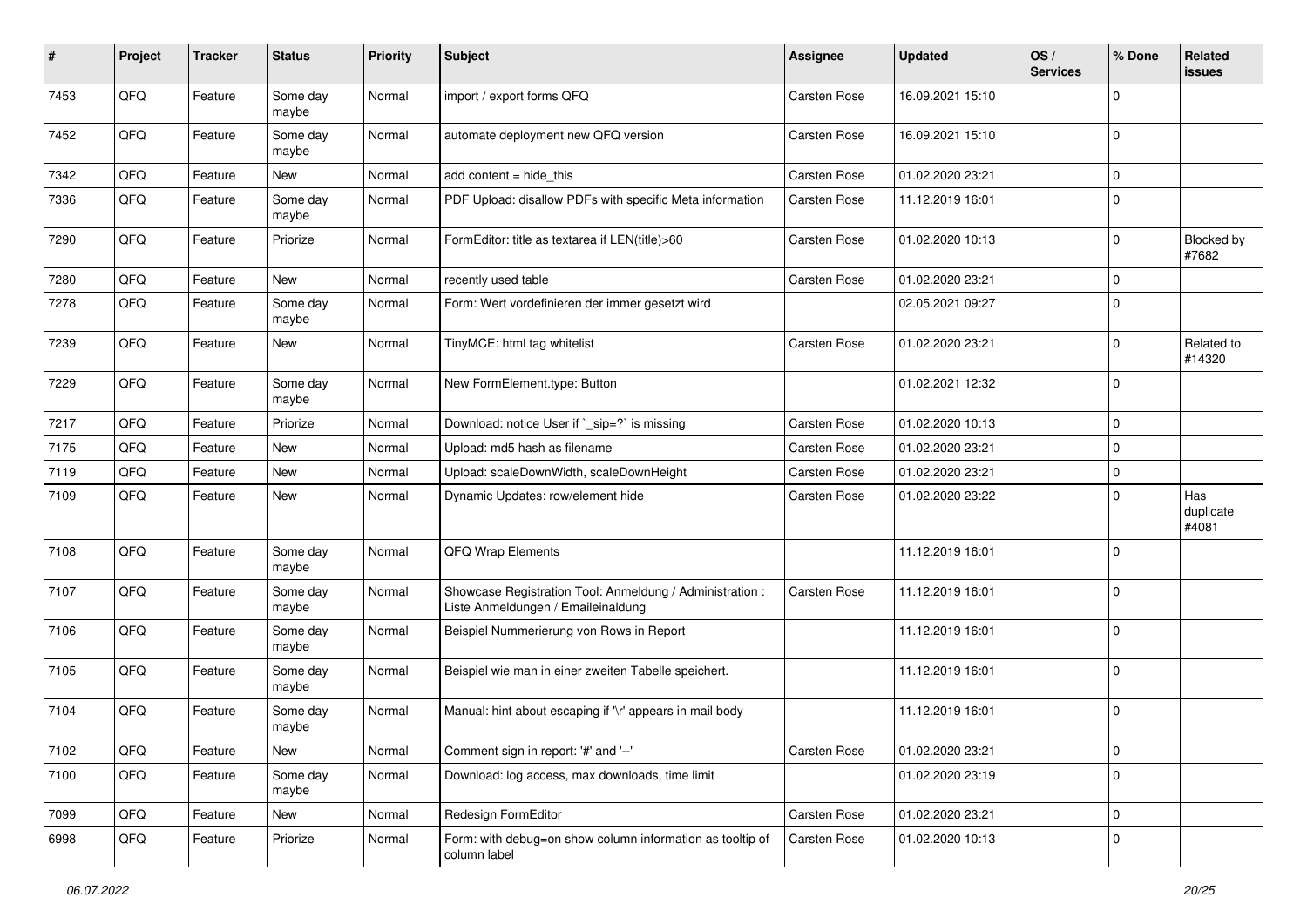| #    | <b>Project</b> | <b>Tracker</b> | <b>Status</b>     | <b>Priority</b> | Subject                                                                                                                    | <b>Assignee</b>     | <b>Updated</b>   | OS/<br><b>Services</b> | % Done      | <b>Related</b><br><b>issues</b>             |
|------|----------------|----------------|-------------------|-----------------|----------------------------------------------------------------------------------------------------------------------------|---------------------|------------------|------------------------|-------------|---------------------------------------------|
| 6992 | QFQ            | Feature        | Some day<br>maybe | Normal          | DB exception: Syntax Highlight                                                                                             |                     | 11.12.2019 16:01 |                        | $\Omega$    | Related to<br>#5450                         |
| 6972 | QFQ            | Feature        | Some day<br>maybe | Normal          | Fabric Clipboard / cross browser tab                                                                                       | Benjamin Baer       | 01.02.2020 23:21 |                        | $\mathbf 0$ |                                             |
| 6970 | QFQ            | Feature        | Some day<br>maybe | Normal          | tablesorter: default fuer 'sortReset' aendern von 'Ctrl' zu 'Alt'                                                          | Benjamin Baer       | 01.02.2020 23:21 |                        | $\Omega$    |                                             |
| 6870 | QFQ            | Feature        | Priorize          | Normal          | Click on 'link' triggers an API call                                                                                       | Benjamin Baer       | 03.01.2022 08:25 |                        | $\mathbf 0$ |                                             |
| 6855 | QFQ            | Feature        | New               | Normal          | With {{feUser:U}}!={{feUser:T}}: Save / Delete: only possible<br>with {{feUserSave:U}}='yes' and '{{feUserDelete:U}}='yes' | <b>Carsten Rose</b> | 01.02.2020 23:21 |                        | $\Omega$    |                                             |
| 6801 | QFQ            | Feature        | Priorize          | Normal          | Fabric: Maximize / FullIscreen                                                                                             | Benjamin Baer       | 21.03.2022 09:56 |                        | $\Omega$    |                                             |
| 6765 | QFQ            | Feature        | <b>New</b>        | Normal          | Moeglichkeit via QFQ eigene Logs zu schreiben                                                                              | Carsten Rose        | 01.02.2020 23:21 |                        | $\Omega$    |                                             |
| 6723 | QFQ            | Feature        | <b>New</b>        | Normal          | Report QFQ Installation and Version                                                                                        | <b>Carsten Rose</b> | 12.06.2021 09:07 |                        | $\mathbf 0$ |                                             |
| 6715 | QFQ            | Feature        | Some day<br>maybe | Normal          | Code-Refactoring: dbArray vereinheitlichen                                                                                 | <b>Carsten Rose</b> | 11.12.2019 16:02 |                        | $\mathbf 0$ |                                             |
| 6704 | QFQ            | Feature        | Some day<br>maybe | Normal          | Upload Mode: Bilder in Notizen rechts sollen aktuellen<br>Upload repräsentieren.                                           |                     | 01.02.2020 23:19 |                        | $\Omega$    | Related to<br>#3264                         |
| 6609 | QFQ            | Feature        | New               | Normal          | Formlet: JSON API erweitern                                                                                                | <b>Carsten Rose</b> | 01.02.2020 23:21 |                        | 50          |                                             |
| 6602 | QFQ            | Feature        | New               | Normal          | Formlet: in Report auf Mausklick ein mini-form oeffnen                                                                     | <b>Carsten Rose</b> | 11.12.2019 16:16 |                        | $\Omega$    |                                             |
| 6594 | QFQ            | Feature        | New               | Normal          | Excel: on download, check if there is a valid sip                                                                          | Carsten Rose        | 01.02.2020 23:21 |                        | $\Omega$    |                                             |
| 6515 | QFQ            | Feature        | Some day<br>maybe | Normal          | Formular: Felder dynamisch ein/ausblenden                                                                                  |                     | 11.12.2019 16:02 |                        | $\Omega$    |                                             |
| 6437 | QFQ            | Feature        | <b>New</b>        | Normal          | Neuer Mode Button bei FormElementen                                                                                        | <b>Carsten Rose</b> | 01.02.2020 23:21 |                        | $\mathbf 0$ | Related to<br>#9668.<br>Blocked by<br>#9678 |
| 6299 | QFQ            | Feature        | Some day<br>maybe | Normal          | Attack detection: log table with invalid SIP access                                                                        |                     | 11.12.2019 16:02 |                        | $\mathbf 0$ | Related to<br>#3947                         |
| 6292 | QFQ            | Feature        | <b>New</b>        | Normal          | Download: File speichern mit Hash aber original Filename in<br>der Datenbank vermerken fuer Downloads                      | <b>Carsten Rose</b> | 01.02.2020 23:21 |                        | $\Omega$    |                                             |
| 6289 | QFQ            | Feature        | New               | Normal          | Form: Log                                                                                                                  | <b>Carsten Rose</b> | 01.02.2020 23:21 |                        | $\mathbf 0$ |                                             |
| 6288 | QFQ            | Feature        | Some day<br>maybe | Normal          | Best Practice: Erklaeren wie man ein Formular ganz in<br>'weiss' erstellen kann                                            |                     | 11.12.2019 16:02 |                        | $\mathbf 0$ |                                             |
| 6261 | QFQ            | Feature        | New               | Normal          | <b>Persistent SIP</b>                                                                                                      | <b>Carsten Rose</b> | 12.06.2021 09:07 |                        | $\Omega$    | Related to<br>#10819                        |
| 6250 | QFQ            | Feature        | In Progress       | Normal          | Enhance layout: a) Subrecord, b) Subrecord-Title                                                                           | <b>Carsten Rose</b> | 01.02.2020 23:22 |                        | $\mathbf 0$ | Related to<br>#5391                         |
| 6224 | QFQ            | Feature        | Priorize          | Normal          | Dynamic update: fade in/out fields                                                                                         | Benjamin Baer       | 21.03.2022 09:50 |                        | $\Omega$    |                                             |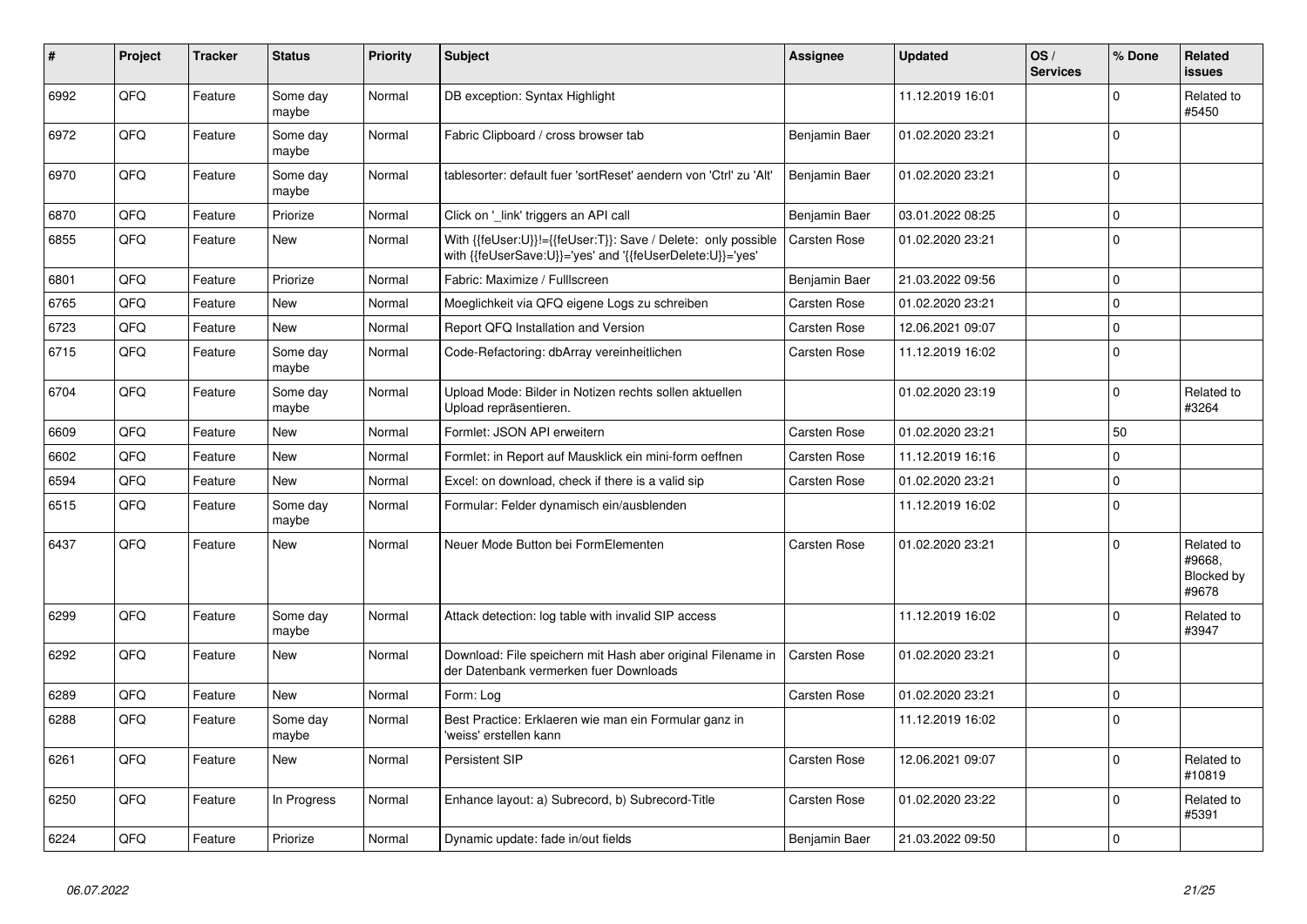| #    | Project | <b>Tracker</b> | <b>Status</b>     | <b>Priority</b> | <b>Subject</b>                                                                    | Assignee            | <b>Updated</b>   | OS/<br><b>Services</b> | % Done      | Related<br><b>issues</b>                    |
|------|---------|----------------|-------------------|-----------------|-----------------------------------------------------------------------------------|---------------------|------------------|------------------------|-------------|---------------------------------------------|
| 6084 | QFQ     | Feature        | Some day<br>maybe | Normal          | New escape type: 'D' - convert date                                               |                     | 01.02.2020 23:19 |                        | $\Omega$    |                                             |
| 6083 | QFQ     | Feature        | Some day<br>maybe | Normal          | Dynamic Update: Value Check via SQL                                               |                     | 11.12.2019 16:02 |                        | $\mathbf 0$ |                                             |
| 5983 | QFQ     | Feature        | Some day<br>maybe | Normal          | Form Submit (save & update): normalize date/-time FE                              | Carsten Rose        | 01.02.2020 23:19 |                        | $\Omega$    |                                             |
| 5942 | QFQ     | Feature        | Priorize          | Normal          | 'L' and 'type': append to links, generate via '_link' by using 'u:'               | <b>Carsten Rose</b> | 01.02.2020 10:13 |                        | $\Omega$    |                                             |
| 5923 | QFQ     | Feature        | Some day<br>maybe | Normal          | fillStoreSystemBySqlLate                                                          |                     | 01.02.2020 23:19 |                        | $\Omega$    |                                             |
| 5895 | QFQ     | Feature        | Some day<br>maybe | Normal          | Tutorial: List of all QFQ Features                                                |                     | 01.02.2020 23:19 |                        | $\Omega$    |                                             |
| 5894 | QFQ     | Feature        | Feedback          | Normal          | Typeahead in Report: show/hide rows dynamically                                   | Carsten Rose        | 18.02.2022 08:50 |                        | $\Omega$    | Related to<br>#5893,<br>Related to<br>#5885 |
| 5893 | QFQ     | Feature        | Some day<br>maybe | Normal          | Edit on double-click                                                              |                     | 01.02.2020 23:19 |                        | $\Omega$    | Related to<br>#5894                         |
| 5892 | QFQ     | Feature        | Some day<br>maybe | Normal          | QFQ should use T3 API to manipulate FE GROUP<br>membership                        |                     | 01.02.2020 23:20 |                        | $\Omega$    |                                             |
| 5852 | QFQ     | Feature        | Some day<br>maybe | Normal          | Logging: mail.log / sql.log - im FE anzeigen und via AJAX<br>aktualisieren        | Carsten Rose        | 01.02.2020 23:19 |                        | 0           | Related to<br>#5885                         |
| 5851 | QFQ     | Feature        | Some day<br>maybe | Normal          | Queue System implementieren: MQTT, RabbitMQ                                       |                     | 01.02.2020 23:20 |                        | $\Omega$    | Related to<br>#5715                         |
| 5850 | QFQ     | Feature        | Some day<br>maybe | Normal          | Deployment: In QFQ Doc best practice fuer zeitgemaesses<br>Deployment beschreiben |                     | 01.02.2020 23:20 |                        | $\Omega$    |                                             |
| 5805 | QFQ     | Feature        | Some day<br>maybe | Normal          | TypeAHead SQL value instead of key stored                                         |                     | 01.02.2020 23:19 |                        | 0           | Related to<br>#5444                         |
| 5783 | QFQ     | Feature        | Some day<br>maybe | Normal          | <b>BPMN View/Edit</b>                                                             |                     | 11.12.2019 16:02 |                        | $\Omega$    |                                             |
| 5782 | QFQ     | Feature        | New               | Normal          | NextCloud API                                                                     | Carsten Rose        | 01.02.2020 10:02 |                        | $\mathbf 0$ |                                             |
| 5695 | QFQ     | Feature        | In Progress       | Normal          | Multiform                                                                         | Carsten Rose        | 02.01.2021 18:38 |                        | $\Omega$    |                                             |
| 5665 | QFQ     | Feature        | Some day<br>maybe | Normal          | Versuch das '{{!' nicht mehr noetig ist.                                          | <b>Carsten Rose</b> | 01.02.2020 23:20 |                        | $\Omega$    | Related to<br>#7432,<br>Related to<br>#7434 |
| 5579 | QFQ     | Feature        | Some day<br>maybe | Normal          | Enhance Doc / Presentation: variable type 'link column type'                      | <b>Carsten Rose</b> | 01.02.2020 23:19 |                        | $\mathbf 0$ |                                             |
| 5562 | QFQ     | Feature        | Priorize          | Normal          | Drag'n'Drop fuer Uploads                                                          | Benjamin Baer       | 21.03.2022 09:52 |                        | $\mathbf 0$ | Related to<br>#9706                         |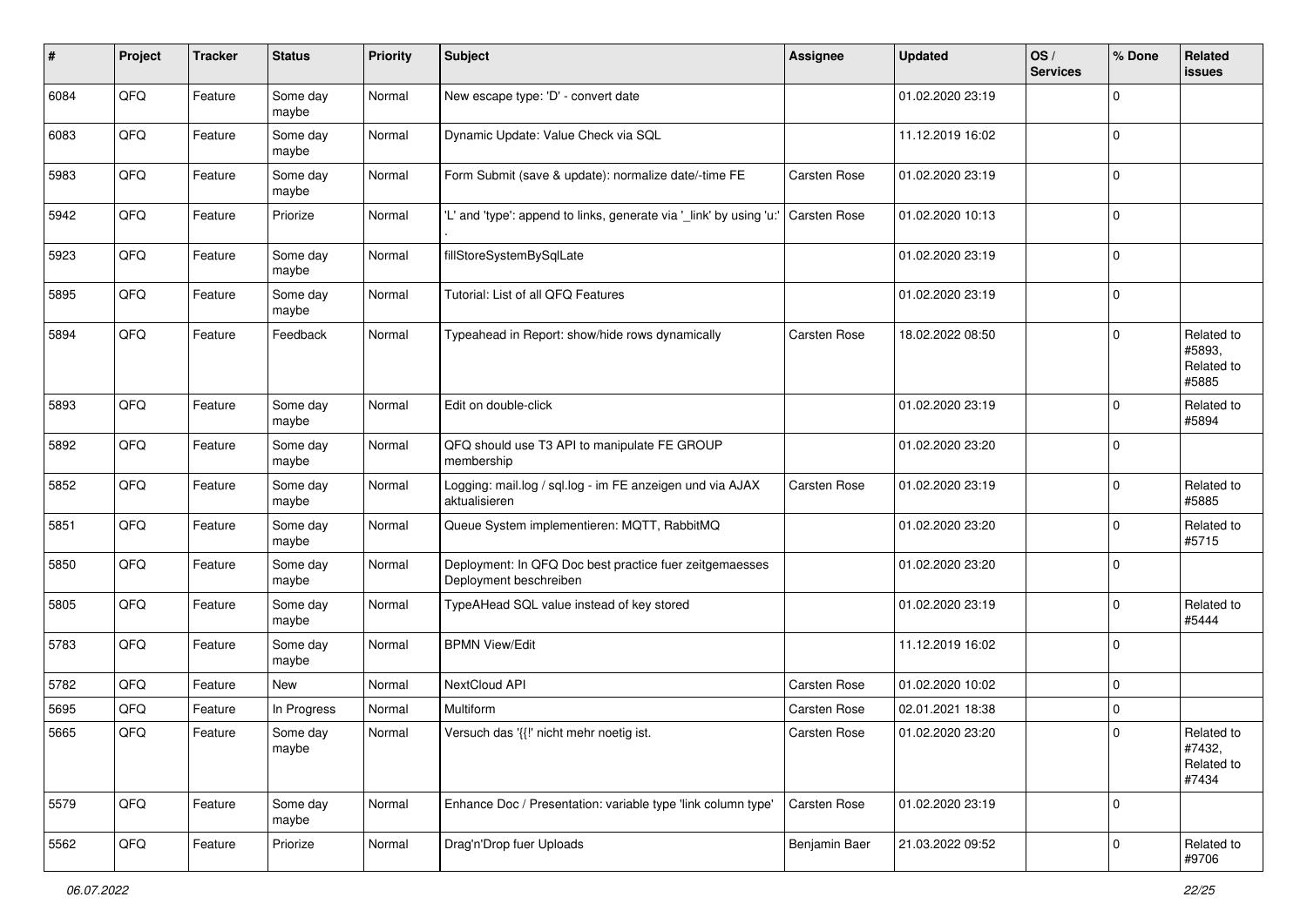| $\pmb{\sharp}$ | Project | <b>Tracker</b> | <b>Status</b>     | <b>Priority</b> | <b>Subject</b>                                                                                     | <b>Assignee</b>     | <b>Updated</b>   | OS/<br><b>Services</b> | % Done      | Related<br><b>issues</b> |
|----------------|---------|----------------|-------------------|-----------------|----------------------------------------------------------------------------------------------------|---------------------|------------------|------------------------|-------------|--------------------------|
| 5548           | QFQ     | Feature        | Some day<br>maybe | Normal          | 801 Textfiles/Scriptfiles als Thumbnail                                                            | Carsten Rose        | 07.03.2022 16:26 |                        | $\Omega$    |                          |
| 5480           | QFQ     | Feature        | Some day<br>maybe | Normal          | QFQ: Dokumentation mit Screenshots versehen                                                        | <b>Carsten Rose</b> | 01.02.2020 23:20 |                        | $\Omega$    | Related to<br>#9879      |
| 5455           | QFQ     | Feature        | Some day<br>maybe | Normal          | Mail Redirects grld abhaengig                                                                      |                     | 01.02.2020 23:20 |                        | $\Omega$    |                          |
| 5452           | QFQ     | Feature        | Some day<br>maybe | Normal          | Thumbnails from PDF: bad quality                                                                   |                     | 01.02.2020 23:20 |                        | $\mathbf 0$ |                          |
| 5428           | QFQ     | Feature        | Some day<br>maybe | Normal          | secure thumbnail: late render on access.                                                           | <b>Carsten Rose</b> | 01.02.2020 23:20 |                        | $\Omega$    |                          |
| 5389           | QFQ     | Feature        | Some day<br>maybe | Normal          | QFQ Design: Multline label / note                                                                  | Benjamin Baer       | 01.02.2020 23:19 |                        | $\Omega$    |                          |
| 5366           | QFQ     | Feature        | Priorize          | Normal          | Saving with keyboard shortcuts                                                                     | Benjamin Baer       | 21.03.2022 09:47 |                        | $\Omega$    |                          |
| 5345           | QFQ     | Feature        | New               | Normal          | Report: UPDATE / INSERT / DELETE statements should<br>trigger subqueries, depending on the result. | <b>Carsten Rose</b> | 27.05.2020 16:11 |                        | $\Omega$    |                          |
| 5342           | QFQ     | Feature        | Some day<br>maybe | Normal          | link - with HTML Attributes                                                                        |                     | 01.02.2020 23:20 |                        | $\Omega$    | Related to<br>#14077     |
| 5160           | QFQ     | Feature        | Some day<br>maybe | Normal          | QFQ collaborative / together.js, ShareJS, y-js, collaborative,                                     |                     | 11.12.2019 16:02 |                        | $\Omega$    |                          |
| 5132           | QFQ     | Feature        | Some day<br>maybe | Normal          | Error Message sendmail missing attachment: more details                                            | <b>Carsten Rose</b> | 01.02.2020 23:19 |                        | $\Omega$    |                          |
| 5131           | QFQ     | Feature        | <b>New</b>        | Normal          | Activate Spin Gear ('wait/busy' indicator) via LINK attribute                                      | <b>Carsten Rose</b> | 01.02.2020 23:21 |                        | $\Omega$    |                          |
| 5129           | QFQ     | Feature        | Some day<br>maybe | Normal          | Reports: SQL fuer x Achse und y Achse                                                              |                     | 11.12.2019 16:02 |                        | $\Omega$    |                          |
| 5024           | QFQ     | Feature        | Some day<br>maybe | Normal          | Fabric: Generate PDF with edits                                                                    | Benjamin Baer       | 01.02.2020 23:20 |                        | $\Omega$    | Related to<br>#10704     |
| 4974           | QFQ     | Feature        | Some day<br>maybe | Normal          | Long polling - inform all listening clients of changes                                             |                     | 11.12.2019 16:02 |                        | $\Omega$    |                          |
| 4956           | QFQ     | Feature        | Some day<br>maybe | Normal          | Sendmail: Benutzerdefinierte Headers                                                               | <b>Carsten Rose</b> | 11.12.2019 16:02 |                        | $\Omega$    |                          |
| 4872           | QFQ     | Feature        | Some day<br>maybe | Normal          | Fields of Typo3 page available in STORE_TYPO3                                                      | <b>Carsten Rose</b> | 01.02.2020 23:19 |                        | $\Omega$    |                          |
| 4869           | QFQ     | Feature        | Some day<br>maybe | Normal          | Dynamic Update (show, hide, readonly?, required?) for<br><b>Template Group Elements</b>            | Carsten Rose        | 01.02.2020 23:19 |                        | $\Omega$    | Related to<br>#4865      |
| 4839           | QFQ     | Feature        | Some day<br>maybe | Normal          | qfq-handle in <head> Abschnitt</head>                                                              | Carsten Rose        | 11.12.2019 16:02 |                        | $\Omega$    |                          |
| 4816           | QFQ     | Feature        | Some day<br>maybe | Normal          | Templates for QFQ Reports (Tables, Radios, )                                                       |                     | 01.02.2020 23:20 |                        | $\Omega$    |                          |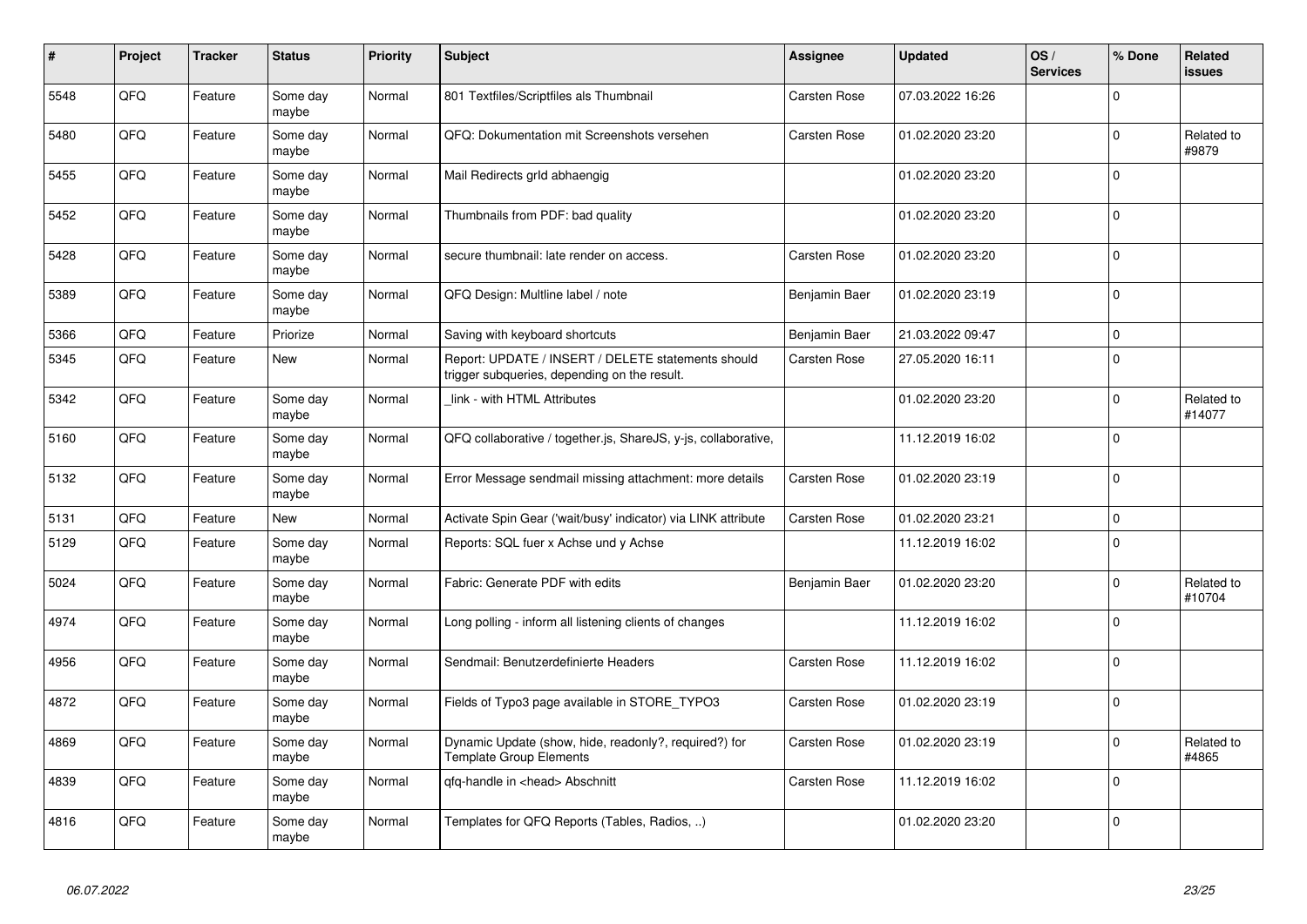| #    | Project | <b>Tracker</b> | <b>Status</b>     | Priority | <b>Subject</b>                                                                                                                                                | Assignee            | <b>Updated</b>   | OS/<br><b>Services</b> | % Done      | <b>Related</b><br><b>issues</b>             |
|------|---------|----------------|-------------------|----------|---------------------------------------------------------------------------------------------------------------------------------------------------------------|---------------------|------------------|------------------------|-------------|---------------------------------------------|
| 4757 | QFQ     | Feature        | Some day<br>maybe | Normal   | Test subrecord: download links ok? Links ok?                                                                                                                  | <b>Carsten Rose</b> | 01.02.2020 23:20 |                        | $\Omega$    |                                             |
| 4719 | QFQ     | Feature        | Some day<br>maybe | Normal   | Custom Message in Client in case of 'Browser tab close,<br>modification will be lost'                                                                         |                     | 01.02.2020 23:20 |                        | $\Omega$    |                                             |
| 4652 | QFQ     | Feature        | Some day<br>maybe | Normal   | UZH CD: Weiterleitung auf benutzerdefinierte 403/404 Seite                                                                                                    | Carsten Rose        | 01.02.2020 23:20 |                        | $\mathbf 0$ |                                             |
| 4650 | QFQ     | Feature        | Some day<br>maybe | Normal   | Convert html to doc/rtf                                                                                                                                       | Carsten Rose        | 01.02.2020 23:20 |                        | $\Omega$    | Related to<br>#10704                        |
| 4640 | QFQ     | Feature        | Some day<br>maybe | Normal   | Rename System Forms                                                                                                                                           |                     | 01.02.2020 23:20 |                        | $\mathbf 0$ |                                             |
| 4627 | QFQ     | Feature        | Some day<br>maybe | Normal   | dbupdate: all tables - check 'create', 'modified' if it is possible<br>to change to default 'CURRENT_TIMESTAMP' and modified<br>'ON UPDATE CURRENT TIMESTAMP' |                     | 01.02.2020 23:20 |                        | $\mathbf 0$ |                                             |
| 4626 | QFQ     | Feature        | Some day<br>maybe | Normal   | Mobile View: 'classBody=qfq-form-right' makes no sense                                                                                                        |                     | 01.02.2020 23:20 |                        | $\Omega$    |                                             |
| 4606 | QFQ     | Feature        | Some day<br>maybe | Normal   | link: qualifier to render bootstrap button                                                                                                                    | <b>Carsten Rose</b> | 01.02.2020 23:19 |                        | $\mathbf 0$ |                                             |
| 4551 | QFQ     | Feature        | Some day<br>maybe | Normal   | Set 'pills' via dynamicUpdate to show/hide/disabled                                                                                                           |                     | 01.02.2020 23:20 |                        | $\Omega$    | Related to<br>#3752                         |
| 4536 | QFQ     | Feature        | Some day<br>maybe | Normal   | FE upload: problem with delete if mutliple uploads an<br>FE.name="                                                                                            |                     | 01.02.2020 23:20 |                        | $\mathbf 0$ |                                             |
| 4446 | QFQ     | Feature        | Some day<br>maybe | Normal   | New FE get same feldContainerId as last modifed FE                                                                                                            |                     | 01.02.2020 23:20 |                        | $\mathbf 0$ |                                             |
| 4445 | QFQ     | Feature        | Some day<br>maybe | Normal   | template group: Option to simulate fieldset                                                                                                                   |                     | 28.06.2021 14:11 |                        | $\Omega$    |                                             |
| 4444 | QFQ     | Feature        | Some day<br>maybe | Normal   | FE.type=upload: detect mime type                                                                                                                              |                     | 11.12.2019 16:02 |                        | $\Omega$    | Related to<br>#4303                         |
| 4443 | QFQ     | Feature        | Some day<br>maybe | Normal   | Form: multiple secondary tables                                                                                                                               |                     | 01.02.2020 23:20 |                        | $\Omega$    |                                             |
| 4442 | QFQ     | Feature        | Some day<br>maybe | Normal   | Special Column Name: _link - new symbol G (Glyph) to<br>choose any available symbol                                                                           |                     | 11.12.2019 16:02 |                        | $\mathbf 0$ |                                             |
| 4440 | QFQ     | Feature        | Some day<br>maybe | Normal   | Manual.rst: explain how to. expand PHP Session to 4h                                                                                                          |                     | 11.12.2019 16:02 |                        | $\Omega$    |                                             |
| 4439 | QFQ     | Feature        | Some day<br>maybe | Normal   | Log: report all actions fired by an FE Element, incl. the<br>original directive (slaveld, sqllnsert, )                                                        |                     | 01.02.2020 23:20 |                        | $\Omega$    | Related to<br>#4432.<br>Related to<br>#5458 |
| 4435 | QFQ     | Feature        | Some day<br>maybe | Normal   | Report: striptags - specify allowed tags                                                                                                                      |                     | 01.02.2020 23:20 |                        | $\Omega$    |                                             |